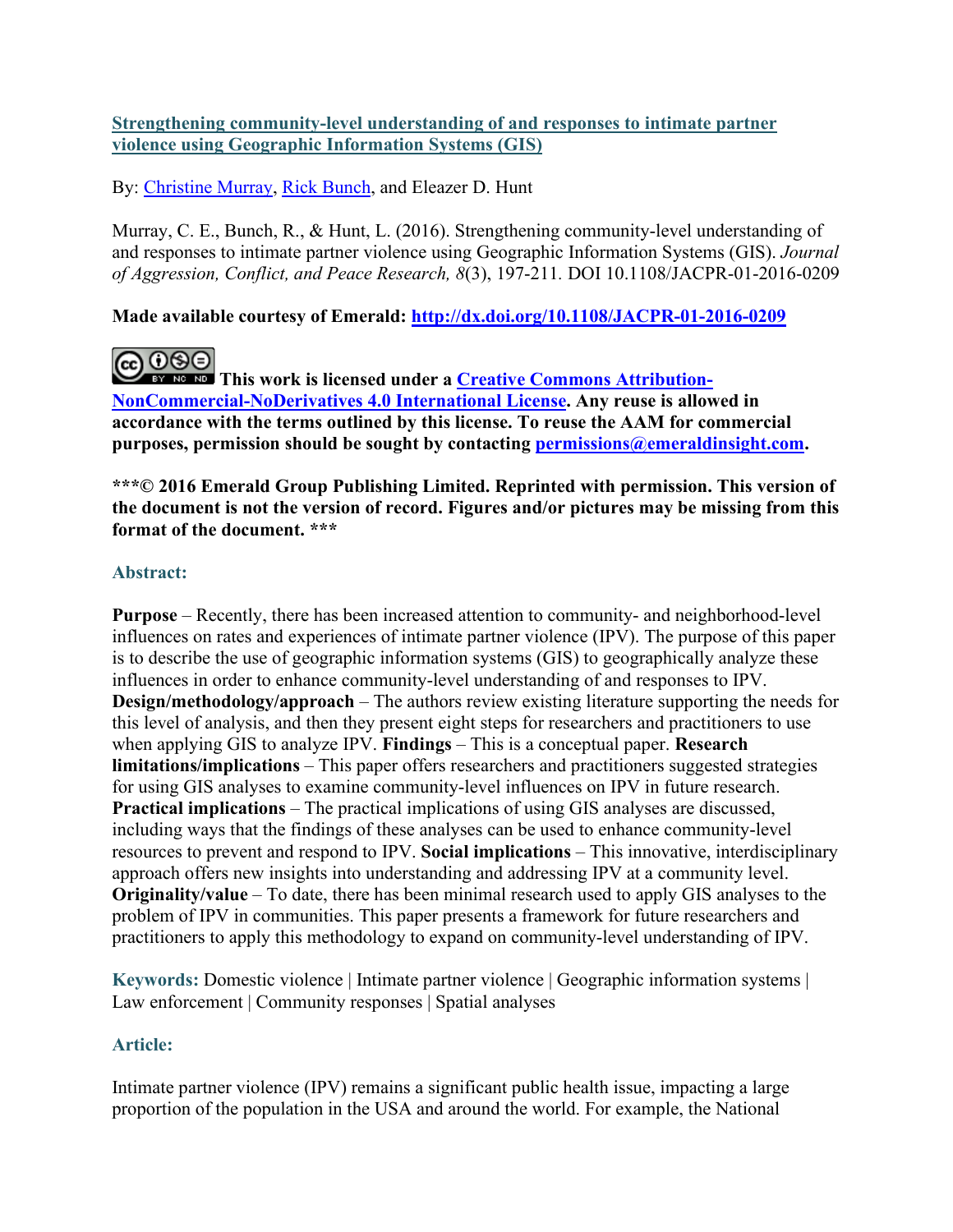Intimate Partner and Sexual Violence Survey by the US Centers for Disease Control and Prevention (Black *et al.*, 2011) revealed that over one-third of women and over one-fourth of men in the USA had experienced some form of sexual or physical violence or stalking within an intimate relationship at some point in their lives. Rates of psychological abuse were even higher, with about one-half of both men and women reporting experiences of this type of violence in their lifetimes. Given these high rates, a need remains for ongoing research and practical advances to improve resources, services, and community-level responses that will aim to prevent future violence, provide support to victims and survivors, and hold offenders accountable.

Historically, most research on predictors of and influences upon IPV has focussed on individuallevel variables and interventions (Beyer *et al.*, 2013, 2015; Button, 2008). However, as will be discussed in the literature review, scholars have increasingly argued for the importance of understanding community-level variables and how they impact various forms of violence, including IPV. As attention to community- and neighborhood-level variables has increased, the need for new tools to examine these variables has grown as well. One promising innovation to understanding and addressing how community- and neighborhood-level characteristics influence IPV is found in geographic information systems (GIS). GIS analyses capture, store, retrieve, and analyze geographically referenced data. Research that leverages GIS can enable collaborative environments and promote advances in both research and practice. In general, the term, GIS, describes "a wide and rapidly growing range of applications with the specific characteristic that their information has a geographical or spatial component" (Coy *et al.*, 2011, p. 405). Data used within GIS analyses "must relate to points, lines, or areas within a special referencing system [...] displaying data spatially to provide a perspective that could not otherwise be obtained" (Coy *et al.*, 2011, p. 405). Within GIS analyses, locations are geocoded by matching addresses with reference features, such as address points, street address ranges or some geometrically centralized point (Coy *et al.*, 2011). Once locations have be coded in this way, they are able to be compared with characteristics of an area, such as nationally or locally available surveys or other area information (Coy *et al.*, 2011). In light of these possible applications of GIS to examining patterns of IPV within communities, the purpose of this paper is to provide a foundation for future research and practice that leverages GIS for understanding and enhancing interventions related to IPV.

#### **Literature review**

Research on community influences on IPV began in the mid-1990s, and interest has grown steadily since then (Beyer *et al.*, 2015). Before addressing some of the major findings from the research to date, it is important to note that there are several common limitations within the current body of research that should be considered when interpreting and generalizing the findings. First, although there is growing attention to this topic, IPV currently has received less research attention with respect to neighborhood variables, as compared to other social issues and other forms of violence. Other issues that researchers have previously examined within a neighborhood context include infant health, substance abuse, mental health symptoms, heart disease, mortality (Caetano *et al.*, 2010), juvenile delinquency (Chauhan *et al.*, 2009), and elder abuse (Dimah and Dimah, 2004). Second, most of the existing research is based in the USA (Beyer *et al.*, 2015). Third, most research involves cross-sectional studies that are not able to be used for determining causation (Beyer *et al.*, 2015). Fourth, another limitation is a lack of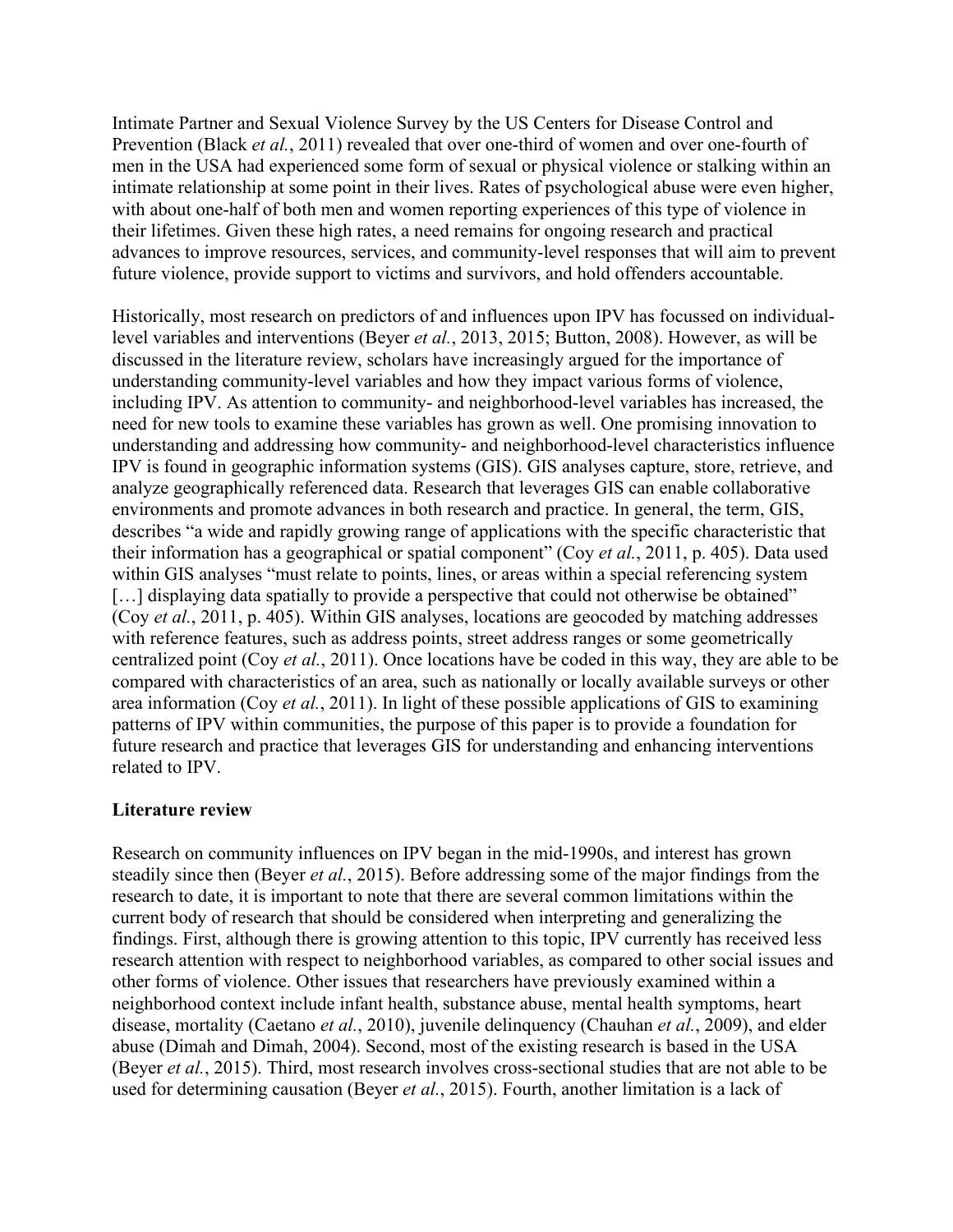inclusion of the lived experiences of people who actually live in neighborhoods with higher risks (O'Campo *et al.*, 2005). Finally, there are key areas in which research is especially limited, including research on rural areas, research grounded in a clear theoretical framework, research examining differences among IPV and other forms of violence, research examining community influences on IPV involving male victims, and research that addresses a range of environmental influences on IPV, including the accessibility of resources (Beyer *et al.*, 2015).

Despite these limitations, findings from examinations of community-level influences on IPV can inform public policy efforts to prevent and respond to future violence (Alaniz *et al.*, 1998). Findings can also be used to inform practice, including how to best allocate resources and prepare for emergency responses to crisis situations related to IPV (Beyer *et al.*, 2013). Intimate relationships and families exist within the context of their surrounding neighborhoods and communities (Benson *et al.*, 2003), so developing a better understanding of the community-level influences is useful for informing decisions related to programs, interventions, other services, and public policies at the community, state, and national levels.

#### *Conceptual frameworks for examining neighborhood influences on IPV*

Early research on neighborhood influences on IPV often lacked a theoretical or conceptual framework (Beyer *et al.*, 2015; O'Campo *et al.*, 2005). However, a number of more recent studies have been grounded in social disorganization theory (Benson *et al.*, 2003; Beyer *et al.*, 2013, 2015; Button, 2008; Van Wyk *et al.*, 2003). This theory holds that disadvantaged neighborhoods have weaker social ties, as compared to more affluent neighborhoods, which contributes to less social control and higher risks of crime (Benson *et al.*, 2003; Beyer *et al.*, 2013; Button, 2008; Van Wyk *et al.*, 2003). Prior to the Benson *et al.* (2003) study, this theory had primarily been applied to other forms of violence, not IPV. However, Benson *et al.* suggested that the theory may apply to IPV because the lower levels of social control may make it less likely that people would intervene or report family violence because of norms that people should not interfere with private family matters. A potential limitation of this theory to IPV is the assumption that a community can monitor IPV, which typically occurs in private, as compared to other forms of crime that occur more publicly (Beyer *et al.*, 2015). In addition, existing research demonstrates that social norms can play a powerful role on whether and how different types of violence are reported to law enforcement (e.g. Felson and Feld, 2009).

Social contagion theory is another framework used to guide research on this topic (Bogat *et al.*, 2005). According to this theory, there is a relationship between violence in the community in general and IPV, such that norms and beliefs about violence are spread through a community as community members develop shared norms about violence (Bogat *et al.*, 2005). Bogat *et al.* tested this theory with a sample of 94 women who were recruited from various community settings. These participants' residential addresses at the time they were interviewed were geocoded to allow for geographic analysis of the data. Overall, Bogat *et al.*'s findings did not support social contagion theory, in that they did not find links between levels of community violence and IPV, nor did they find links between community violence and mental health outcomes. There was, however, a statistically significant relationship between experiencing IPV and mental health symptoms, including depression, anxiety, and PTSD.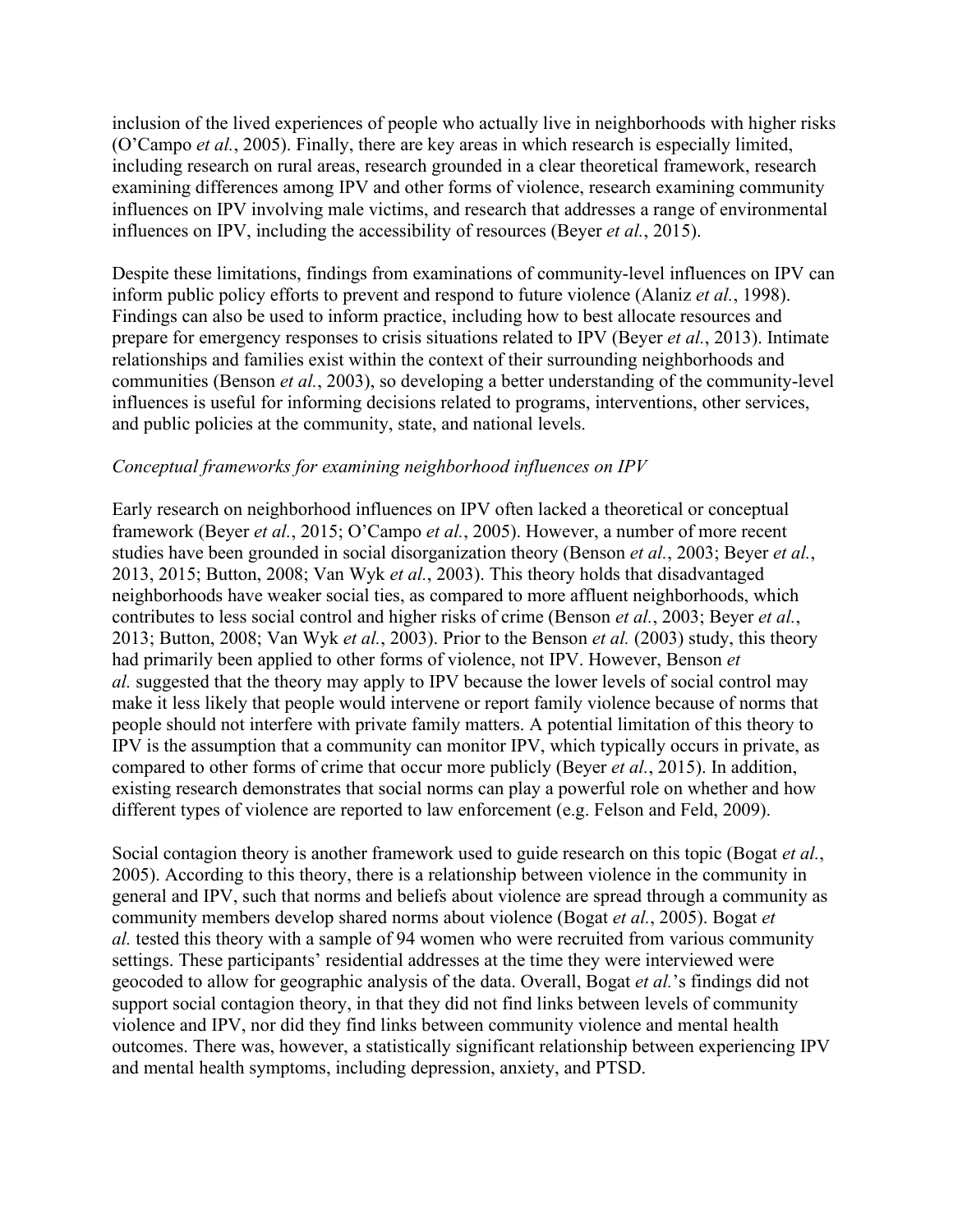#### *Neighborhood influences on IPV*

Both social disorganization theory and social contagion theory have shown usefulness for conceptualizing neighborhood and community-level influences on IPV. However, additional work is needed to provide a more comprehensive, applicable theoretical framework for understanding these influences. Moving beyond these frameworks, the existing research demonstrates that a wide range of potential influences should be accounted for in research on this topic. Before investigating specific variables that have been examined, it is important to note that neighborhood variables are most useful to examine through an intersectional lens that also accounts for influences at other levels, including the individual and relationship levels.

## *The need for an intersectional examination of neighborhood influences on IPV*

Existing research demonstrates that neighborhood influences on IPV cannot be considered in isolation from other levels of influence, including individual characteristics, relational dynamics, and intergenerational family patterns. This need underscores the importance of examining neighborhood influences not as the sole causal factor of IPV, but rather as one category of influential variables that interacts with other influences to determine whether and how IPV is experienced within specific community contexts. As an example of research exemplifying this intersectional approach, Caetano *et al.* (2010) examined how people perceived their neighborhoods with respect to social control and social cohesion, and how this impacted experiences of IPV, while also accounting for neighborhood poverty and other socioeconomic variables. This study included a random sample of married or cohabiting couples in the USA. Participants were surveyed as part of a separate wave of interviews. In all, 1,136 couples participated in the second wave of interviews, from which the data were drawn for this study. The sample was racially diverse, with 232 black couples, 387 Hispanic couples, and 406 white couples. Their analyses revealed a significant correlation between neighborhood poverty and IPV, but there was not a significant mediation effect for perceived social control or social cohesion. Caetano *et al.* suggested that the findings may reflect that IPV, as compared to other forms of violence, is influenced more by individual and relationship characteristics than by neighborhood influences.

Other researchers have supported this contention. First, Golden *et al.* (2013) used data from a nationally representative sample of mothers of young children living in urban areas with intimate partners. In this study, neighborhood disadvantage was not significantly related to the women's experiences of IPV, but rather was related to individual and relationship variables (e.g. financial hardship, economic dependence, and holding traditional gender beliefs). Second, Kiss *et al.* (2012) used survey data from 940 women in Brazil, who were part of a multi-country women's health study by the World Health Organization in order to examine socioeconomic and neighborhood influences on women's risk for IPV. The strongest risk factors for IPV in this study were being in the mid-range of socioeconomic status; having partners who consumed high levels of alcohol, used more controlling behaviors, and had more sexual partners; and personally consuming high levels of alcohol. Neighborhood variables were somewhat influential, although the results also suggested that individual-level and relationship variables were more impactful on IPV risk than neighborhood variables.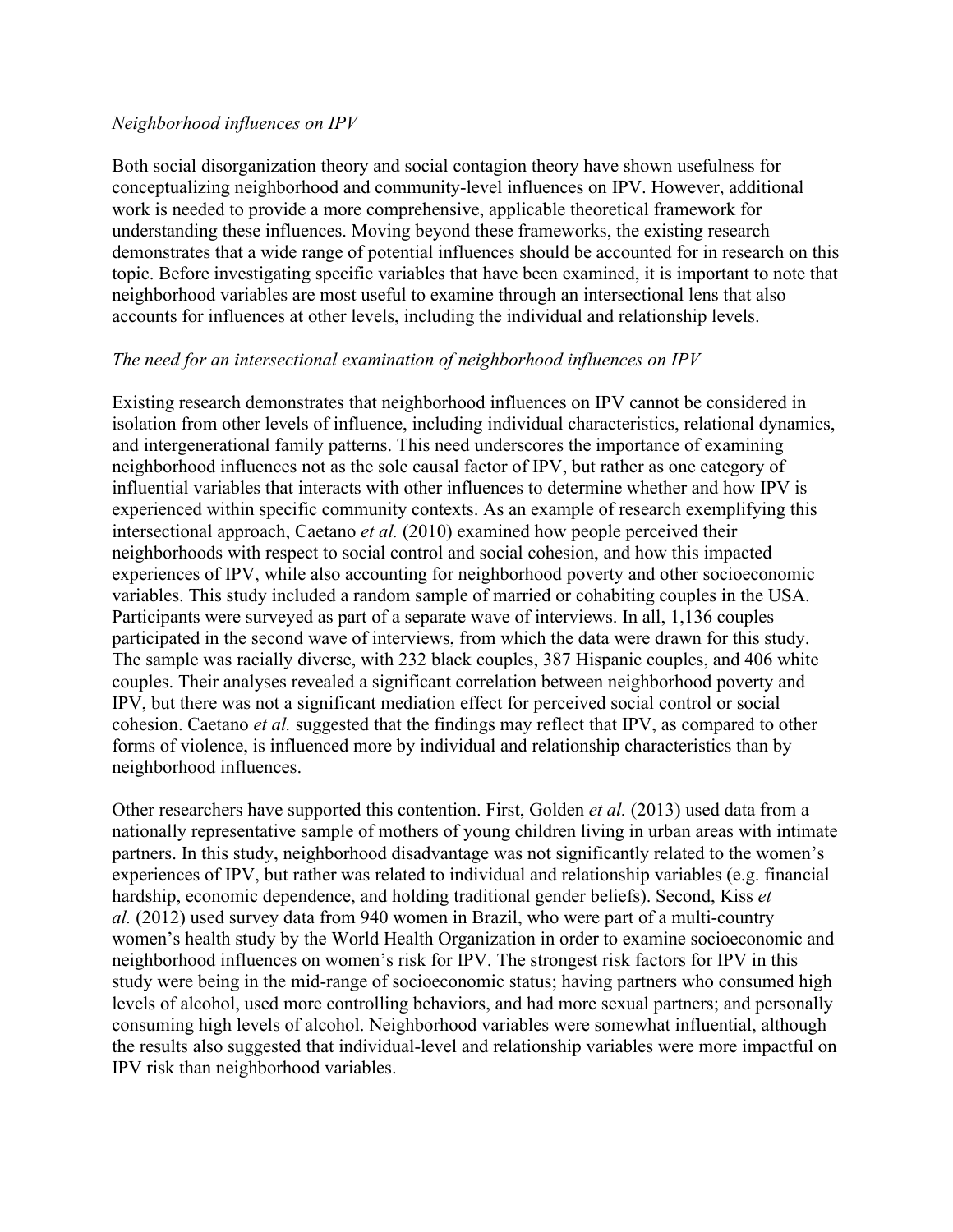Beyer *et al.* (2013) suggested a conceptual framework for consolidating the intersectional approach to understanding how multiple levels of variables may be considered at once. In their model, there are four levels of factors that impact IPV, ranging from the macro- to the microlevel: policy and systems factors; residential and environment factors; family and relationship factors; and individual and personal factors. Within the residential and environmental factors domain, Beyer *et al.* (2013) suggested that there are two unique categories: urban settings and rural settings. They suggested that different neighborhood and community variables may play a more significant role depending on whether a community is urban or rural. For example, urban settings may be more influenced by residential instability, the presence of criminal activity, and physical and social disorder, whereas rural settings may be more influenced by isolation and long distances to services. However, within their framework, these variables also interact with broader social influences, as well as relational and individual characteristics, as they influence the patterns and dynamics of IPV.

Third, Van Wyk *et al.* (2003) suggested that the interactions among neighborhood influences and individual and relationship characteristics offer a more comprehensive approach to understanding IPV. In particular, they suggest that it is nearly impossible to tease apart neighborhood variables from personal characteristics. For example, people with lower incomes would tend to live in neighborhoods with higher rates of poverty. In their study using data from Wave 2 of the National Survey of Families and Households in 1994, as well as 1990 Census data, they found significant relationships among various individual, relationship, and neighborhood variables and IPV, suggesting that a multi-lateral approach to examining these variables is a more useful approach than seeking to focus on only one level at one time. Finally, additional research suggests that perpetrator characteristics may be more influential than neighborhood characteristics for understanding IPV. For example, Harris *et al.* (2011) examined the influence of antisocial traits of perpetrators, other attitudes and values held by perpetrators, relationship dynamics, and neighborhood characteristics on IPV experiences. They found that the strongest effect on frequency of IPV was the perpetrator demonstrating antisocial traits. The other three variables (i.e. other perpetrator attitudes and values, relationship dynamics, and neighborhood characteristics) added small additional influences to the explanation of IPV, but the effect of these variables was minimal. This finding provides an important reminder to researchers to include a focus on perpetrator characteristics that contribute to IPV, rather than just on victim/survivor characteristics or neighborhood characteristics.

#### *Neighborhood- and community-level influences on IPV*

Within this broader, intersectional framework for understanding the neighborhood- and community-level influences on IPV, it is useful to examine the range of specific neighborhood variables that have been studied in previous research. The variables that have been examined in past research can be grouped into the following eight categories: alcohol-related variables; criminal activity: general and IPV-specific; demographic composition of neighborhoods; educational variables; neighborhood disadvantage indicators; perceptions of community norms and attitudes; presence of institutions; and residential characteristics.

Alcohol-related variables studied in previous research include the concentration of alcohol outlets (Alaniz *et al.*, 1998), alcohol outlet density (Roman and Reid, 2012), and average alcohol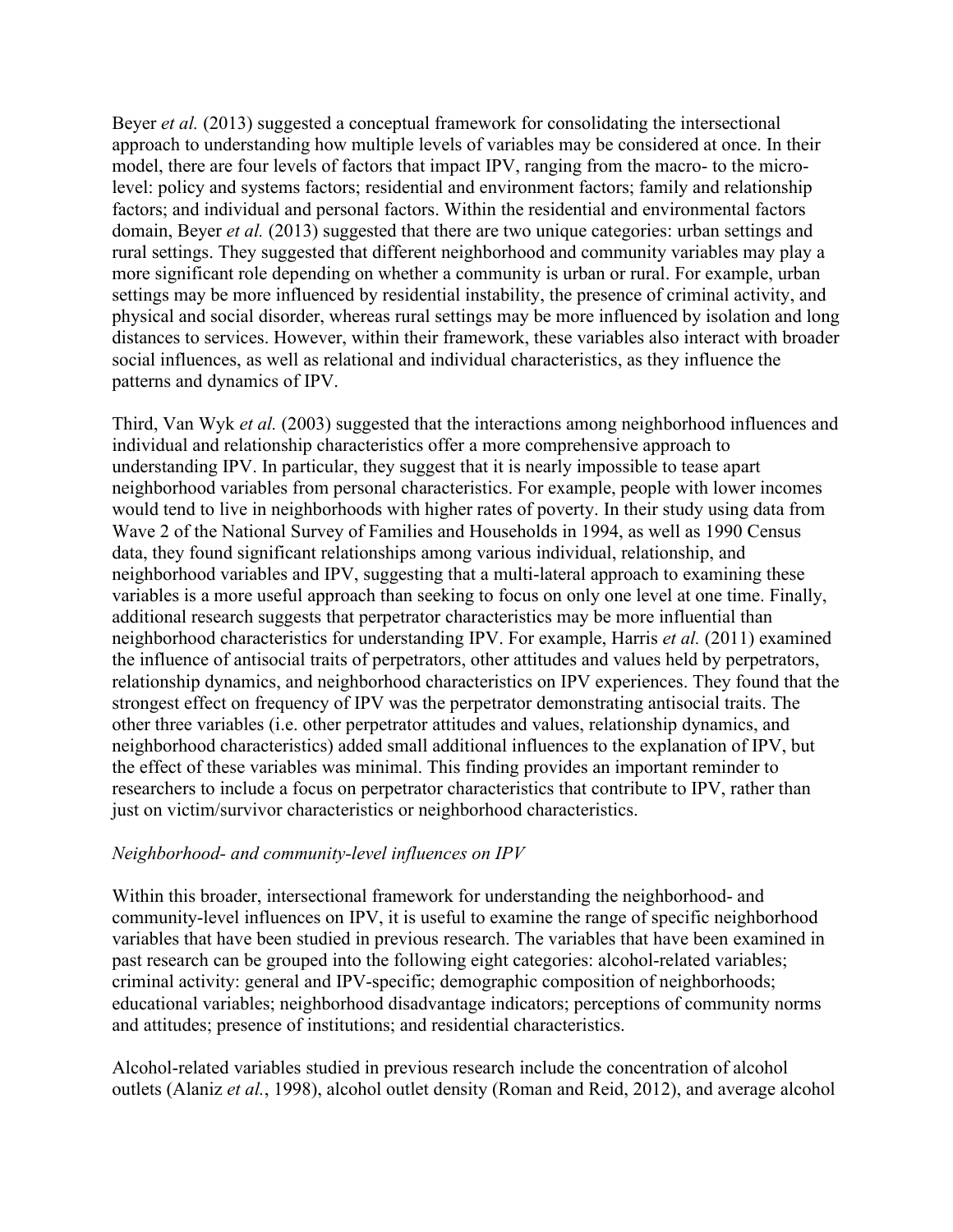consumption per week and binge drinking among neighborhood residents (Caetano *et al.*, 2010). Criminal activity-related variables the previous researchers have examined include overall rates of criminal activity and murder (Beyer *et al.*, 2013) and situational factors at the time of the IPV incident, such as location, time, and whether weapons were used (Lee *et al.*, 2013). Neighborhood demographic variables examined in previous research include age (Caetano *et al.*, 2010; Lee *et al.*, 2013), the ethnic minority population (Beyer *et al.*, 2013; Caetano *et al.*, 2010; Lee *et al.*, 2013; Van Wyk *et al.*, 2003), female-headed households (Lee *et al.*, 2013), and percentage of residents who are immigrants (Alaniz *et al.*, 1998; Lee *et al.*, 2013). Educational variables that have been studied previously include education levels among the population and women's literacy rates (Beyer *et al.*, 2015; Caetano *et al.*, 2010; Van Wyk *et al.*, 2003).

Other researchers have examined indicators of neighborhood disadvantage, such as social disorder (Herrero and Gracia, 2005), social disorganization (Button, 2008), per-capita income (Beyer *et al.*, 2015; Caetano *et al.*, 2010), percentage of residents living in poverty (Benson *et al.*, 2003; Beyer *et al.*, 2015; Caetano *et al.*, 2010; Lee *et al.*, 2013; Van Wyk *et al.*, 2003), percentage of residents receiving public assistance (Lee *et al.*, 2013; Van Wyk *et al.*, 2003), and employment rates (Beyer *et al.*, 2015; Caetano *et al.*, 2010; Lee *et al.*, 2013; Van Wyk *et al.*, 2003). Additional research has focussed on neighborhood perceptions of community norms and attitudes. These include collective efficacy (i.e. whether neighbors would intervene in problems in the neighborhood; Button, 2008); community attitudes toward women (Beyer *et al.*, 2015); community norms related to IPV (Beyer *et al.*, 2013, 2015), and perceived frequency of IPV within one's neighborhood (Herrero and Gracia, 2005). The presence of institutions has been examined by other researchers, specifically the presence of churches (Triplett *et al.*, 2013). Finally, researchers also have examined residential characteristics of neighborhoods as they relate to IPV, including the percentage of owner-occupied homes (Lee *et al.*, 2013), population density (Van Wyk *et al.*, 2003), residential instability (Benson *et al.*, 2003; Beyer *et al.*, 2013; Lee *et al.*, 2013), and urbanity versus rurality (Beyer *et al.*, 2013; Bosch and Schumm, 2004; Dimah and Dimah, 2004; Grossman *et al.*, 2005; Peek-Asa *et al.*, 2011).

A comprehensive review of research on the neighborhood variables that have been examined in relation to IPV is beyond the scope of this paper. However, overall, the findings about neighborhood influences on IPV has produced mixed findings (Beyer *et al.*, 2014, 2015; Caetano *et al.*, 2010), which may reflect a failure to consider the interactions among neighborhood variables with influences at other levels. However, of the 36 studies reviewed in one systematic review of research on this topic, 30 demonstrated at least some evidence that neighborhood influences are associated with IPV (Beyer *et al.*, 2015). Of course, there are an extensive number of possible neighborhood-level influences on IPV (Beyer *et al.*, 2015), and the ways in which these factors impact IPV likely vary from community to community. Therefore, any geographic analysis of IPV should consider ways to account for potentially meaningful neighborhood influences on IPV, and the variables identified above can inform decisions about the variables to consider in future work.

#### **The value of using GIS to examine community influences on IPV at the local level**

The research discussed in the previous section highlights the importance of examining neighborhood and community-level influences on IPV, as research suggests that these influences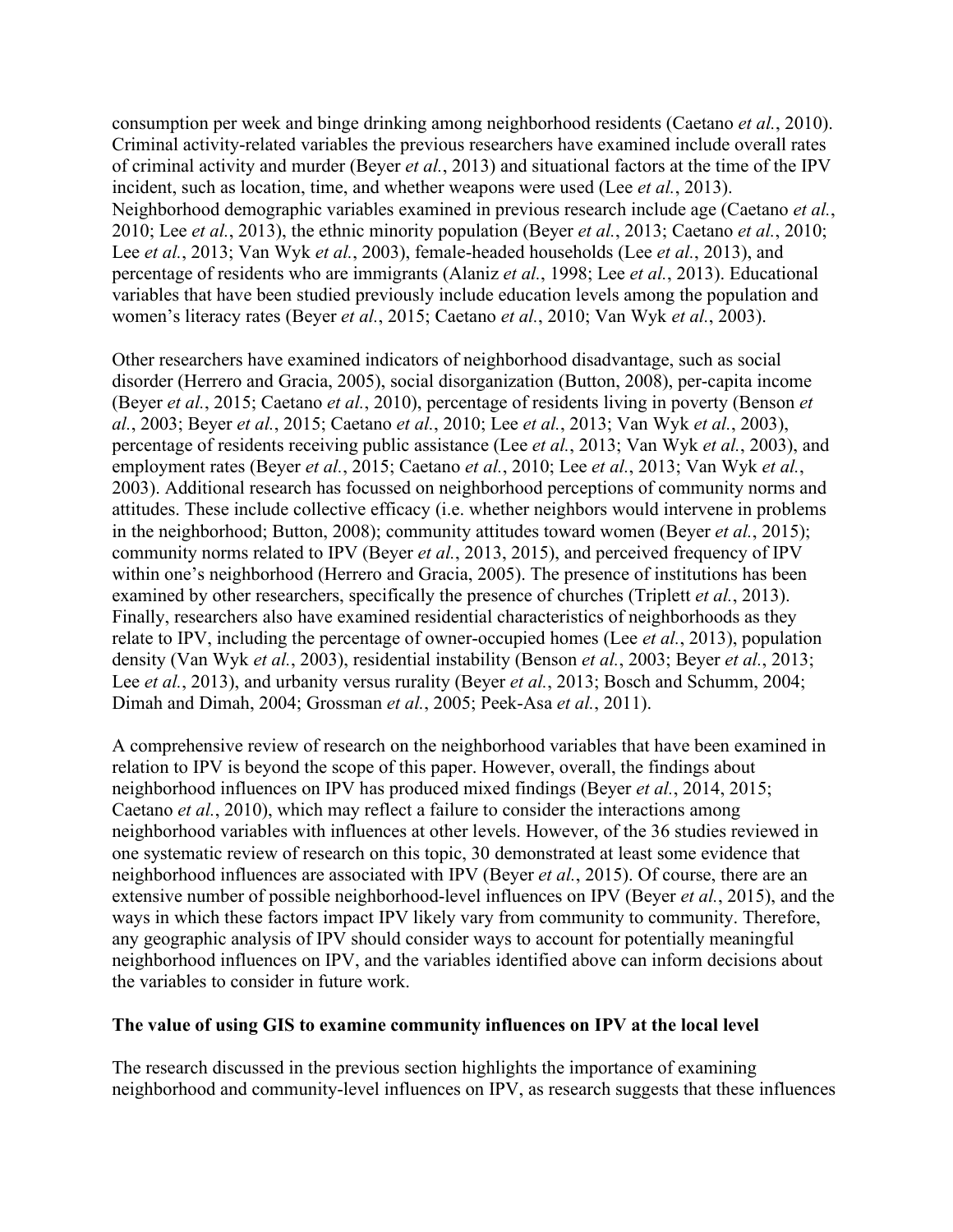impact rates of IPV, as well as how IPV is experienced by victims living within those communities. Although much of the existing research has examined these influences at a broadbased population level (i.e. at a state or national level), the examination of neighborhood influences on IPV also holds value at the local community level. For example, Coy *et al.* (2011) wrote that GIS analyses, in relation to mapping IPV, have the potential to "visually represent women's everyday experience in ways that connect to political and social contexts and through the use of maps powerfully visualize aspects of inequalities" (p. 405). By using GIS to map community patterns of IPV, researchers, practitioners, and policymakers can collaborate to strengthen community efforts to prevent and respond to IPV.

Geographic analysis is especially useful for identifying spatial relationships among feature locations such as barriers to service delivery for victims of IPV. Research by Hetling and Zhang (2010) and Coy *et al.* (2011) illustrates the valuable information that can emerge from this type of research. First, Hetling and Zhang (2010) used GIS to examine whether services for victims of IPV are located in areas where the greatest needs for these services exist. They compared the locations of agencies with police reports of IPV in Connecticut. Their findings demonstrated that there was no relationship between whether a town has a domestic violence service agency and the rates of IPV, although it was generally not the case that there were any areas in which agencies were either overrepresented or underrepresented. They also examined how poverty rates were associated with IPV, and they found that there were higher rates of both poverty and IPV clustered in urban areas.

Coy *et al.* (2011) used GIS to examine the accessibility of services for victims of IPV and sexual violence. Based in the UK, this two-part study first mapped the location of specialized services for these populations, and then calculated and mapped the distance and direction traveled by women who accessed these services in the process of escaping an abusive relationship. The researchers identified specialized domestic and sexual violence service agencies through various directories and on-line resources that captured this information. Data were collected in 2007 and 2009 for services throughout the UK, although only data collected in 2009 were analyzed for this study. The data included only organizations that had a specified geographic catchment area, so national hotlines were not included. The 825 specialized support services that were included were geocoded to a regional level, although the researchers noted that these services may have served women living outside of these areas. These data were used to produce maps to depict the concentration of services in the UK, including the basic number of services in each region and the population density of women compared to the number of specialized services in each area. The findings were useful for identifying several service gaps, such as that about one-third of all regions had no specialized services for victims of IPV.

In their second study, Coy *et al.* (2011) aimed to move beyond typical geographic methods used in crime analysis (e.g. hot spot analyses), in order to more accurately capture the geographic paths women take when seeking safety from an abusive relationship. The sample included 550 women who accessed shelters during a single year. The researchers obtained the women's locations just prior to coming to the shelters and geocoded these locations. They then calculated, in miles, the distance from the prior location to the shelters from which they sought help. Next, they created maps that demonstrated the migration patterns women took to the shelter locations. The analyses revealed that many women traveled to shelters outside of their local regions.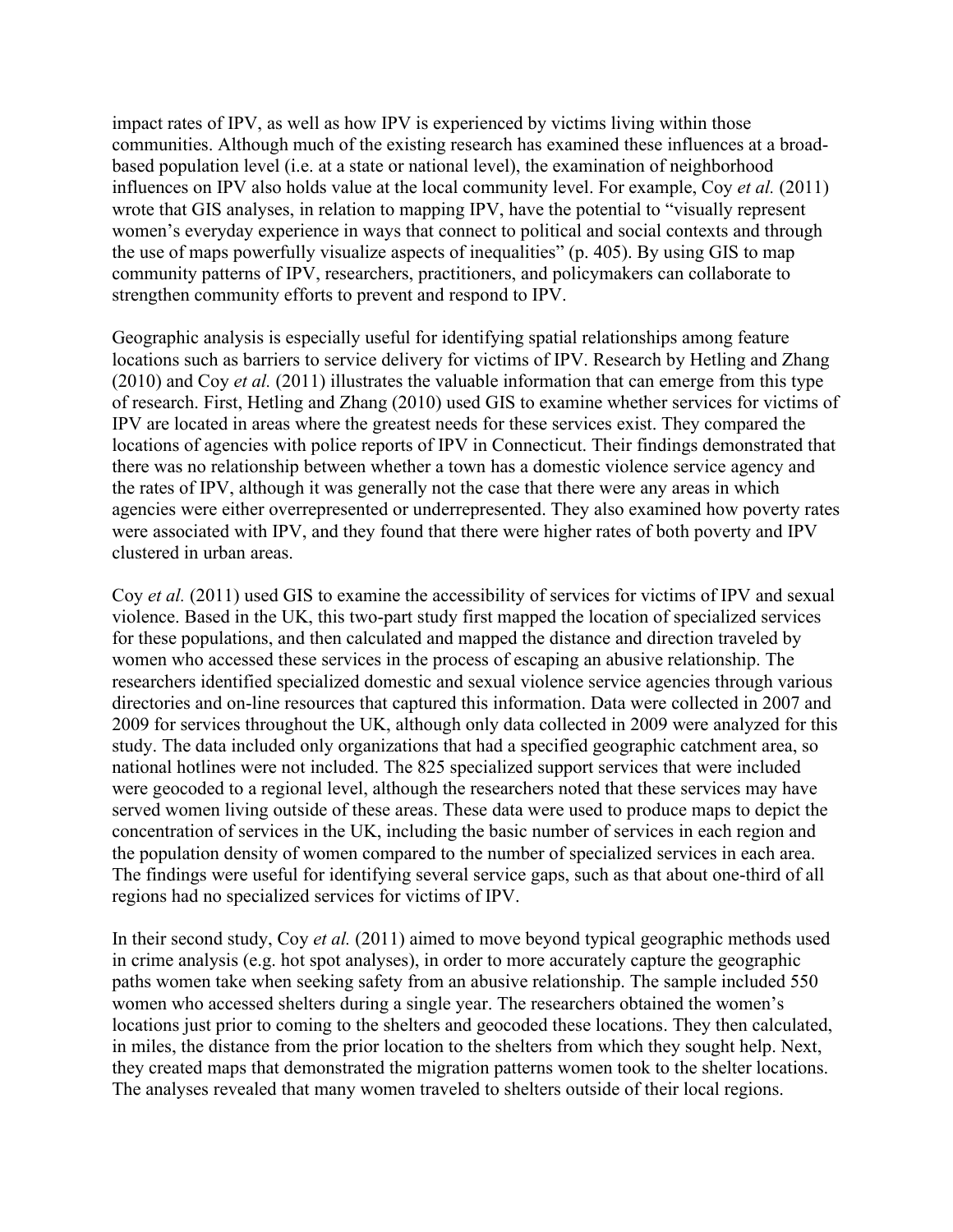Distances were longer from rural areas and shorter for culture-specific refuges. In the total sample, the average distance women traveled was 35 miles, and about half of the women traveled less than 25 miles from their prior residents, although about one-fifth traveled more than 50 miles and many even traveled over 100 miles. The usefulness of this information was its ability to demonstrate that many women leave their local areas to seek services related to IPV.

Both of these studies (i.e. Hetling and Zhang, 2010; Coy *et al.*, 2011) illustrate the value of GIS for identifying higher-risk and/or under-served populations within communities. The information that can be found through these analyses can be useful for interdisciplinary professionals as they plan community-based interventions to prevent and respond to IPV. For example, law enforcement agencies may use this information to target outreach or plan policing strategies to respond to calls of IPV reports. IPV service agencies can use this information to identify underserved areas and plan strategies for reaching out to these neighborhoods to build stronger linkages between residents and their services. Community-based professionals who are planning outreach and prevention initiatives can use mapping strategies to identify community institutions (e.g. religious institutions or neighborhood associations) that can serve as partners for outreach activities. Additionally, maps of IPV can raise awareness about the prevalence of IPV within communities, provided that they are disseminated in ways that do not increase safety risks for victims or disclose their identities or addresses. Although IPV may be concentrated in certain neighborhoods, it is likely that, in most communities, IPV occurs broadly in communities and at higher rates than many community members are aware Therefore, the benefits of using GIS are multifaceted, and these analyses offer practical information that can be useful for a number of practical purposes. In the next section, we describe eight steps for researchers, practitioners, and policymakers who are interested in using geographic analyses and GIS to understand and enhance responses to IPV in their local communities.

## **Using GIS to examine IPV at the community level**

This section presents eight steps for using geographic analyses to examine IPV within a local community context. These steps are not intended to serve as a singular prescription that will work in all communities, but rather as a general process that can be adapted to local communities based on local needs, resources, and goals for the analyses. To illustrate each of the steps outlined below, we provide examples from our own work to analyze data from the Police Department of a mid-sized city in the southeastern USA to develop and analyze maps of IPVrelated crimes over a five-year time-frame.

#### *Step 1: Determine the goal of your analyses*

There are several possible uses and applications of GIS for IPV-related data. At the outset of any analysis process, it is critical to determine the initial goals and related research questions that will guide the data analyses. The initial goals and questions will then guide subsequent decisions about the analysis, including data sources and analysis strategies to be used. Examples of the goals for the analyses may include identifying high-risk neighborhoods that demonstrate higherthan-average rates of IPV; determining whether there are areas in a community that lack access to resources for victims of IPV; examining changing trends in the geographic patterns of IPV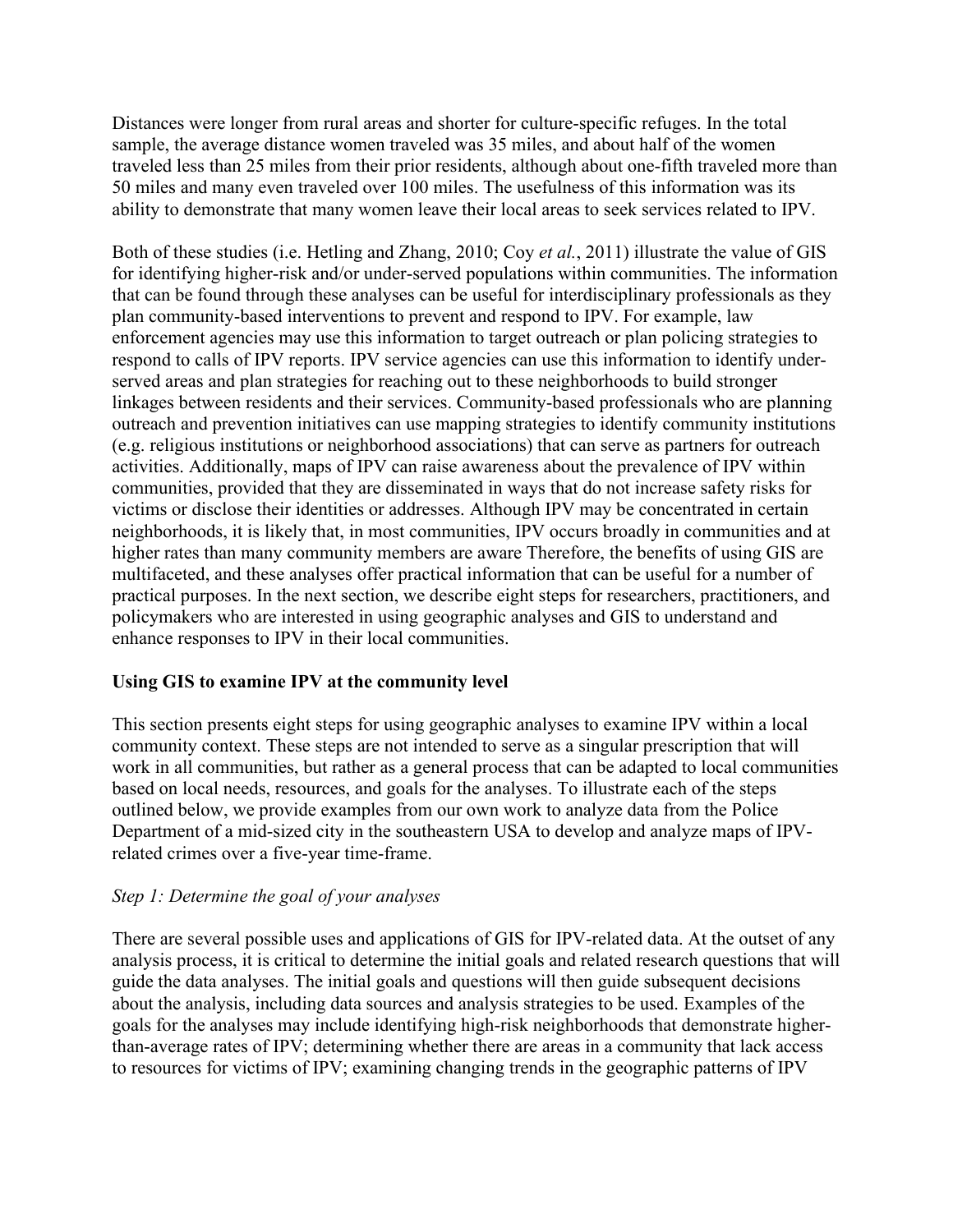over time; and learning basic information about the rates and distribution of IPV within a community.

*Illustration of step 1.* We began to examine the geographic patterns of IPV within the designated city through a collaborative partnership between the researchers' university and the city Police Department. Members of our research group were interested in both the research and practical implications of these geographic patterns, with an overall goal of examining the geographic landscape of IPV-related crimes in the city to learn about environmental influences on these types of crimes. This work was in line with the Police Department's use of predictive policing to address other types of crime, although previously this policing strategy had been used only to address other types of crime than IPV, such as property and drug crimes. In light of these goals, one main research question guided our analyses:

## *RQ1.* What are the spatial characteristics of IPV in the city?

We discussed the practical implications of this question early in the planning process to ensure that the analyses would be relevant to the needs of the community.

#### *Step 2: Form a collaborative partnership in which each partner's unique expertise and backgrounds are valued*

Because of the interdisciplinary nature of this topic, geographic analyses of IPV using GIS should identify professionals with the expertise needed to carry out the project in a way that is both methodologically rigorous and sensitive to the unique dynamics of abusive relationships. Researcher-practitioner collaborations related to IPV are critical to advancing both research and practice, although these collaborations can give rise to both challenges and opportunities (Murray *et al.*, 2010). According to past research, some of the elements that are essential for these collaborations to work include that the expertise of each partner will be valued and respected, strong communication will remain an ongoing focus, and the unique needs and work contexts of each partner will be addressed (Murray *et al.*, 2010).

Although GIS software programs are available to perform geographic analyses (see below for a discussion of some of the available programs), it is useful to have one or more collaborators with expertise in statistical analyses and/or analyses using GIS. Some potential ways to connect with professionals with expertise in GIS include through law enforcement crime analysis units or Geography departments at local colleges or universities. Whether the data come from a law enforcement agency or some other organization, it is essential to include a representative of the organization(s) that provided the data to ensure that the meaning of the data is understood correctly. In addition to experts on statistical analyses, GIS, and organizational data, we recommend that at least one collaborator have an in-depth understanding of the dynamics of IPV. This expertise is essential for ensuring that the analyses are carried out without creating safety risks to victims in the community, as well as to ensure that the findings will be interpreted in light of the unique dynamics of IPV. This latter point is discussed later in the discussion of Step 8, which addresses the interpretation of the findings of the analyses.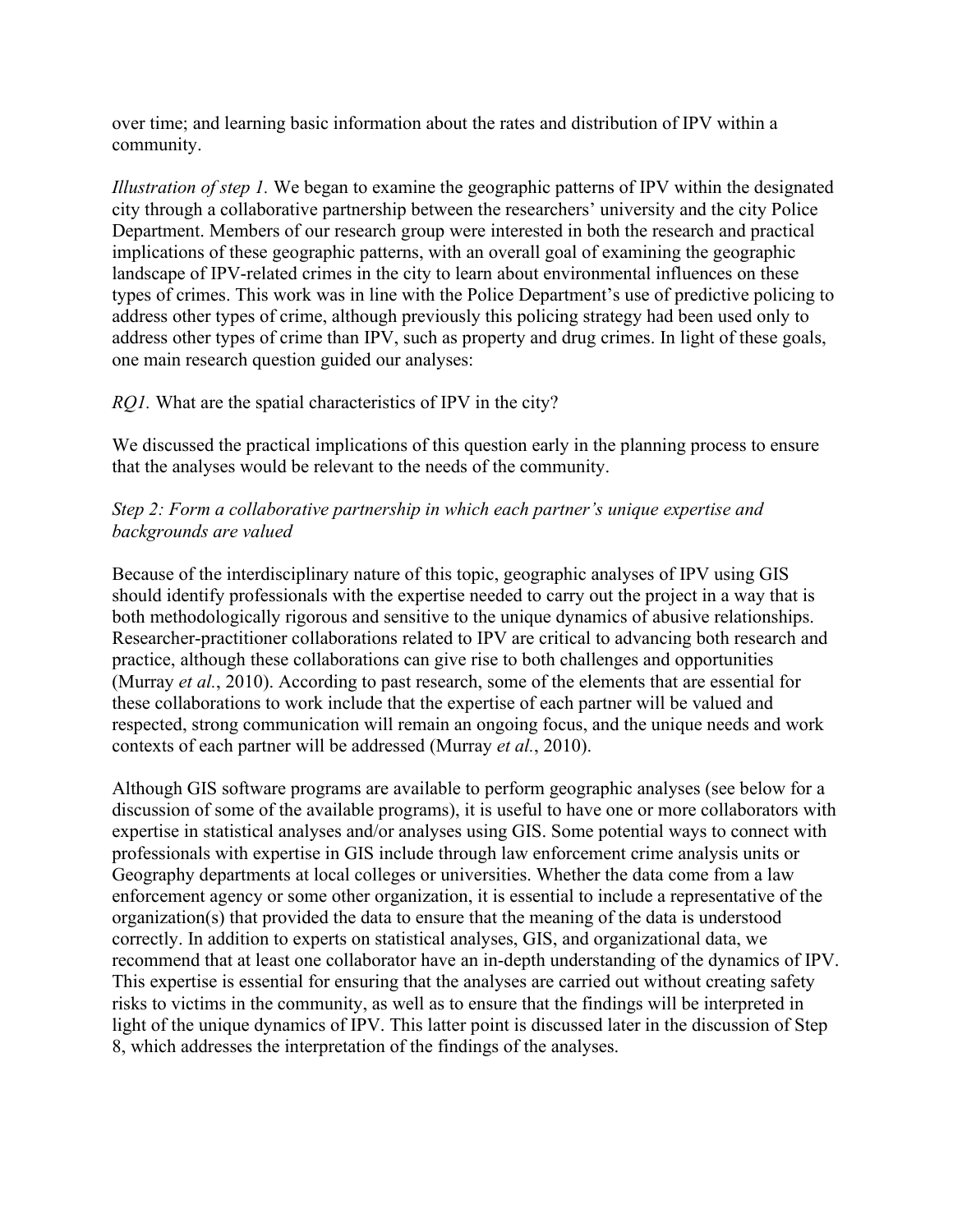*Illustration of step 2.* From the outset, our research team included a university professor with expertise in GIS, a university professor with expertise in the dynamics of IPV, and a crime analyst with extensive GIS and statistical analysis knowledge. Additional collaborators provided critical support throughout the project, including senior-level administrators within the Police Department's unit that responds to IPV crimes and administrators working in the local domestic violence agency, which offers shelter, crisis intervention, and advocacy to victims of IPV.

## *Step 3: Define "neighborhood" and/or "community"*

There are a variety of ways that neighborhoods can be defined, and more standardized definitions of neighborhoods will be a useful direction for future research (Beyer *et al.*, 2015). A complicating factor about neighborhoods is that, even though the actual people living in a neighborhood may change, over time there are likely consistent patterns in the types of people who select or are able to live in certain neighborhoods (Benson *et al.*, 2003). Another complicating factor is that people's social networks are not confined to their neighborhoods (Benson *et al.*, 2003), and therefore the community-level influences on their experiences of violence may extend to other social network levels, such as employment, religious, and other social contexts. Researchers and practitioners using GIS to examine IPV can address these complicating factors by creating a clear, objective understanding of how neighborhoods will be defined from the outset of their work, as well as by considering the definition they use as they interpret the findings of their analyses.

Often, the ways that neighborhoods are defined for GIS analyses differ from the ways neighborhoods are understood by people actually living in those neighborhoods. Within the general population, people may define their "neighborhood" in a variety of ways – such as by the street on which they live, the name of a housing development, or a part of town. However, GIS analyses require a standardized definition of neighborhoods, and these definitions may not align with community perceptions of neighborhood boundaries. Factors that influence the level at which a neighborhood is defined include the nature of the data available, whether data from local or national data sources (e.g. the US Census) will be used, and the purpose of the analyses.

There are a number of levels at which GIS analyses may classify neighborhoods. One broad way to define neighborhoods is to classify them as rural or urban using Rural-Urban Commuting Area Codes (RUCA; Rural Health Research Center, 2015). According to the Rural Health Research Center, RUCAS are a "Census tract-based classification scheme […] to characterize all of the nation's Census tracts regarding their rural and urban status and relationships" (paragraph 1). This classification system has been applied in research on IPV (Beyer *et al.*, 2013), although it is a broad system and therefore has limited usefulness for examining more specific communitylevel variables.

Other ways to classify neighborhoods include self-report methods, city-defined neighborhoods, and Zone Improvement Plan (ZIP) codes (Beyer *et al.*, 2015). ZIP codes are perhaps the most familiar geographic unit used by people who are not GIS experts, and they have been used in prior research on neighborhood influences on IPV (Coy *et al.*, 2011; Peek-Asa *et al.*, 2011). In the context of conducting geographic analyses in a GIS, the definition of "zip code" and its use as a data collection unit is ambiguous and often overlooked. ZIP Codes represent a collection of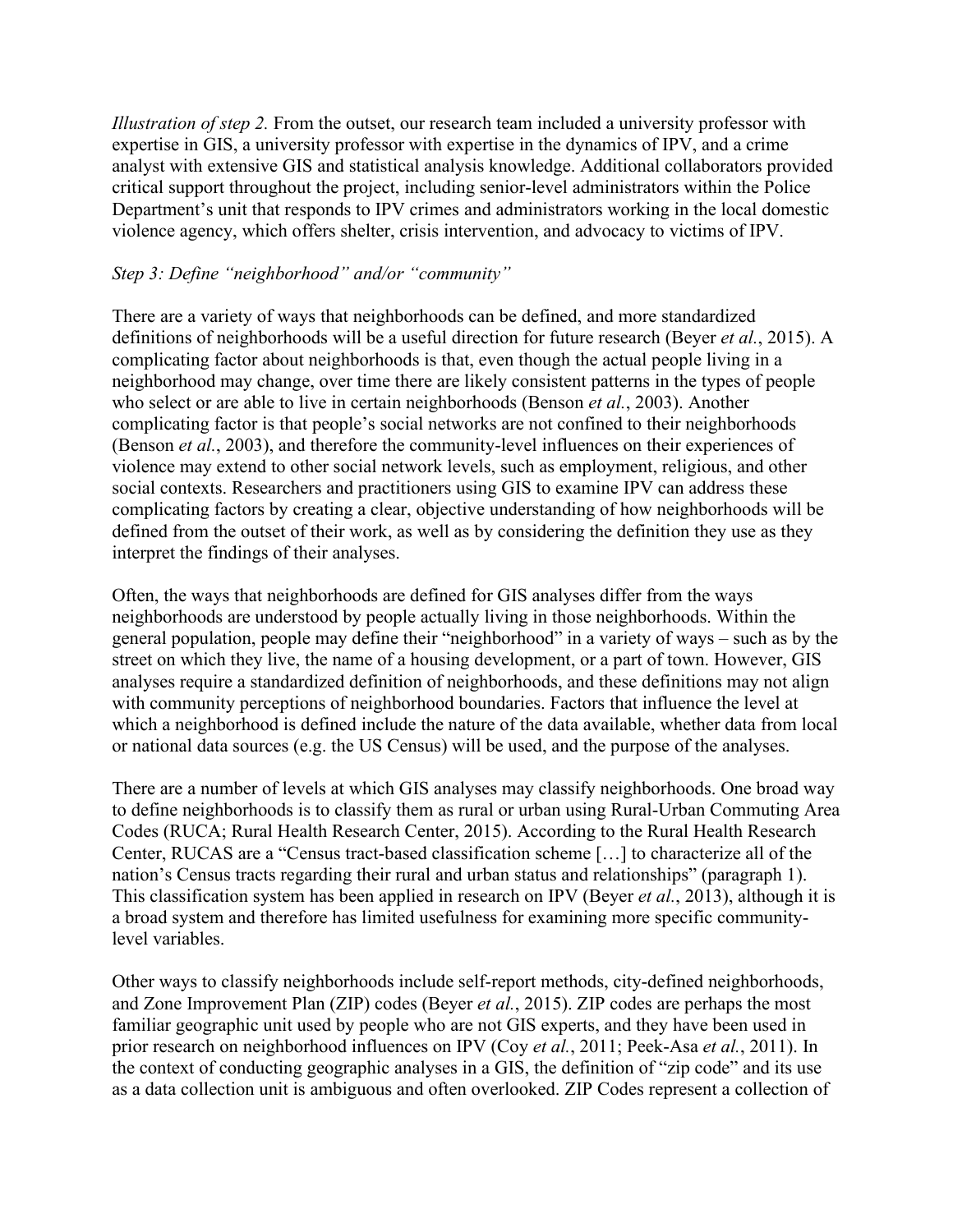mail carrier routes made up of individual addresses. These data can be viewed as a list of addresses that help make mail delivery more efficient. In many cases, ZIP codes are not aligned with geographic distinctions made in data collected in Census data and geocoded locations. Researchers conducting geographic analysis at the ZIP code level should be aware of this issue, especially if they are using Census data. In general, ZIP codes are limited in their utility for conducting detailed analyses in a GIS because they represent large swaths of geographic areas. By default, any geographic analyses that occurs at the ZIP code level automatically assumes homogeneity of the underlying population when, in reality, the characteristics of the people within each zone may be quite different.

Geographic analyses using GIS can provide richer information when incorporating data from the US Census, as Census data can be used to identify a variety of social and demographic characteristics of neighborhoods. Census data can be examined at different levels, and the main levels used for large to medium geographic scale studies are tracts, block groups, and census blocks (US Census Bureau, 2010). The largest of these levels are census tracts. A number of researchers examining neighborhood influences on IPV have focussed on the census tract level (Benson *et al.*, 2003; Beyer *et al.*, 2013, 2014; Caetano *et al.*, 2010; Lee *et al.*, 2013; Van Wyk *et al.*, 2003). However, a critique against using census tracts is that they are too large of an area and do not capture the heterogeneity of the neighborhoods (Bogat *et al.*, 2005). Therefore, GIS analyses using Census tract data may lack the specificity needed to provide meaningful information with useful implications for research or practice.

On the other hand, the smallest level of census data, census blocks may be too small to provide meaningful information, due to Census Bureau restrictions and privacy policies. A census block within an urban area may closely approximate one city block (US Census Bureau, 2011). Given this level of specificity, rates of IPV within specific census blocks may be too low to aggregate and identify meaningful patterns of IPV, with the exception of specific neighborhoods that have exceptionally high concentrations of IPV. Furthermore, protecting the privacy and safety of victims is essential for conducting research on IPV, and there is a risk at this fine level of analysis that victims may be identified, given the small size of census blocks.

Thus, the middle level of analysis of Census data – block groups – is the most promising approach for GIS analyses to examine IPV. To date, however, this level of analysis has received minimal attention (Alaniz *et al.*, 1998; Beyer *et al.*, 2015; Button, 2008; Roman and Reid, 2012; Triplett *et al.*, 2013). Block groups are "equivalent to about four city blocks" and are "a more realistic estimate of naturally occurring neighborhoods" (Bogat *et al.*, 2005, p. 125). Roman and Reid (2012) suggested that using a level of analysis larger than block groups runs the risk of overlooking important variables that are only evident at smaller levels. Likewise, Triplett *et al.* (2013) suggests that block group data more accurately capture neighborhood characteristics than larger area groupings. Triplett *et al.*'s reported that, in their study, Census block groups were relatively consistent with how the community defined the confines of neighborhoods. Thus, we recommend that, whenever possible, GIS analyses of IPV use Census block group-level data.

*Illustration of step 3.* In our analyses, Census block group-level data were used for two primary reasons. First, this level of data allowed us to incorporate Census data to understand the demographic characteristics of neighborhoods identified as having higher- or lower-than average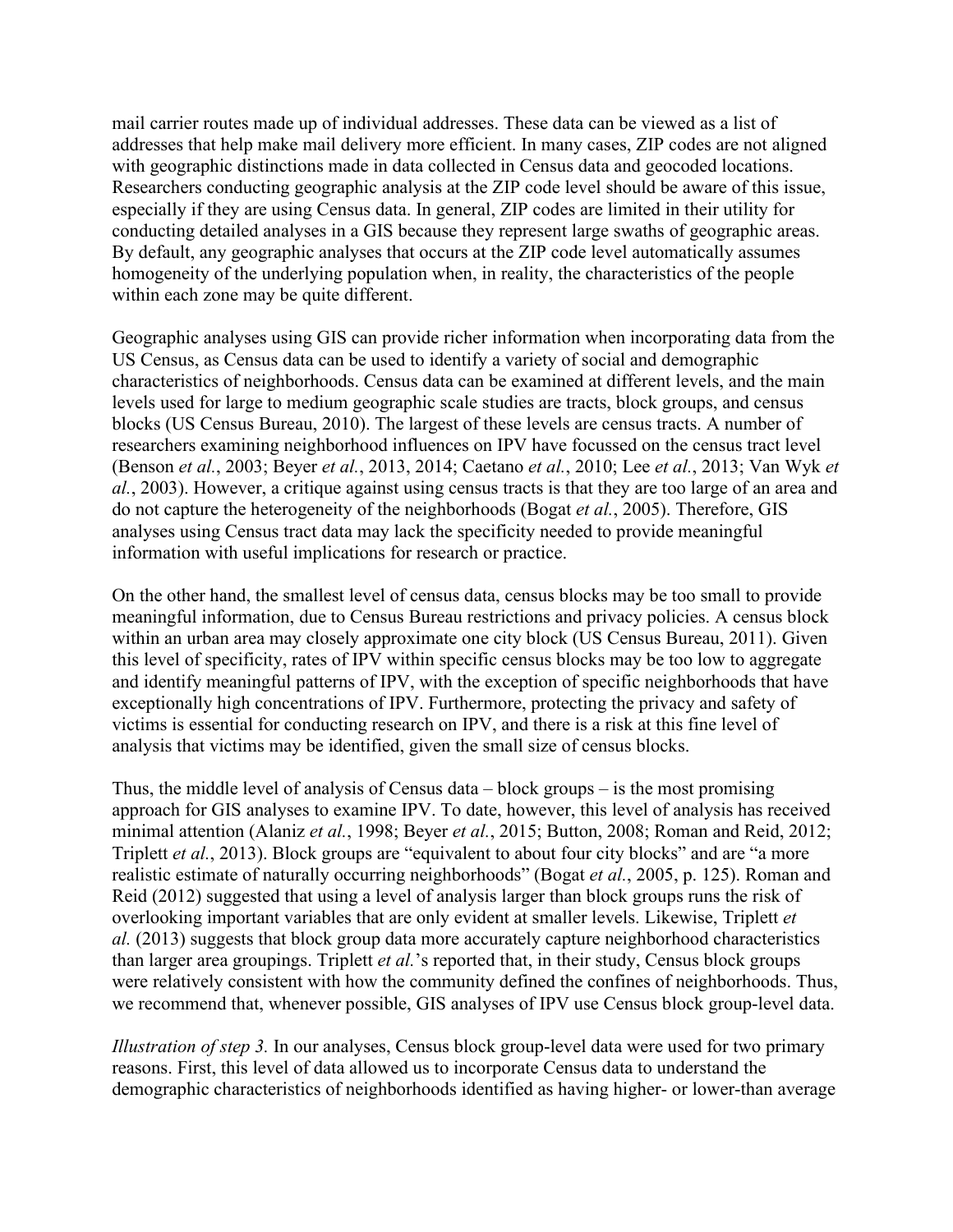rates of IPV. Second, from a practical standpoint, this level of analysis permitted us to create a series of maps to show the landscape of IPV in the community, and these maps helped to identify specific neighborhoods that were "hot spots" for IPV in the city. Furthermore, by coding specific addresses of IPV incidents to a block group, the maps we created did not disclose any addresses of victims that would compromise their safety and privacy.

#### *Step 4: Identify and prepare the data to be analyzed*

Researchers and practitioners have a range of options to use in GIS analyses of IPV. In general, the analyses may integrate data from both local and state and/or national data in order to provide a rich analysis of the data. Again, the goals of the analyses that were identified in Step 1 should guide the selection of data sources for the analyses. This section describes three main sources of data: self-report data, agency records, and national databases.

Self-reported data may be used to solicit addresses from research participants (Bogat *et al.*, 2005). Community surveys can gather data through the general population (e.g. Button, 2008; Caetano *et al.*, 2010) or clinic-based settings (e.g. Peek-Asa *et al.*, 2011). Previous research on IPV suggests that different types of IPV (i.e. intimate terrorism/battering and situational couple violence) are more or less likely to be detected in research based on the methodology used (e.g. clinical settings vs general community surveys) (Johnson, 2006). Therefore, survey data can provide a useful source of data for understanding rates of IPV in a community, particularly for identifying IPV that may not be reported to law enforcement or social service agencies. However, certainly social desirability biases could also influence researchers' ability to detect IPV through survey research. Therefore, when considering rates of IPV within communities, it is useful to draw upon multiple data sources in order to maximize the strengths and minimize the limitations of any one data source. Additional information about the complexity of reporting IPV is discussed below in the context of discussing the interpretation of research findings.

Agency records also can provide useful information for GIS analyses of IPV. The most commonly used source of agency data in this area to date has been the use of law enforcement agency records. For example, past researchers have worked with local and state police departments, such as to examine violent crimes (Alaniz *et al.*, 1998), reports of IPV incidents and assaults (Hetling and Zhang, 2010; Lee *et al.*, 2013), and arrest data (Miles-Doan, 1998). In addition to law enforcement agencies, other community-based agencies that may have relevant data for GIS analyses of IPV within a community include domestic violence agencies, crisis hotlines, Child Protective Services units, or hospital emergency departments. Each of these agencies has unique privacy and confidentiality restrictions on the types of data they can provide. Therefore, any plans regarding data from these sources much follow all relevant laws and confidentiality requirements, such as by the agency providing a de-identified database that does not disclose any personally identifying information. In addition to local agencies, state-level agency data sources can be used in GIS analyses of IPV, such as a Statewide Violent Death Reporting System or state domestic violence coalition lists of homicides (Beyer *et al.*, 2013, 2014), as well as state coalition lists of local agencies (Hetling and Zhang, 2010).

National databases also can supplement the above sources of data in order to provide a richer analysis of the data. As discussed above, US Census data are useful for examining community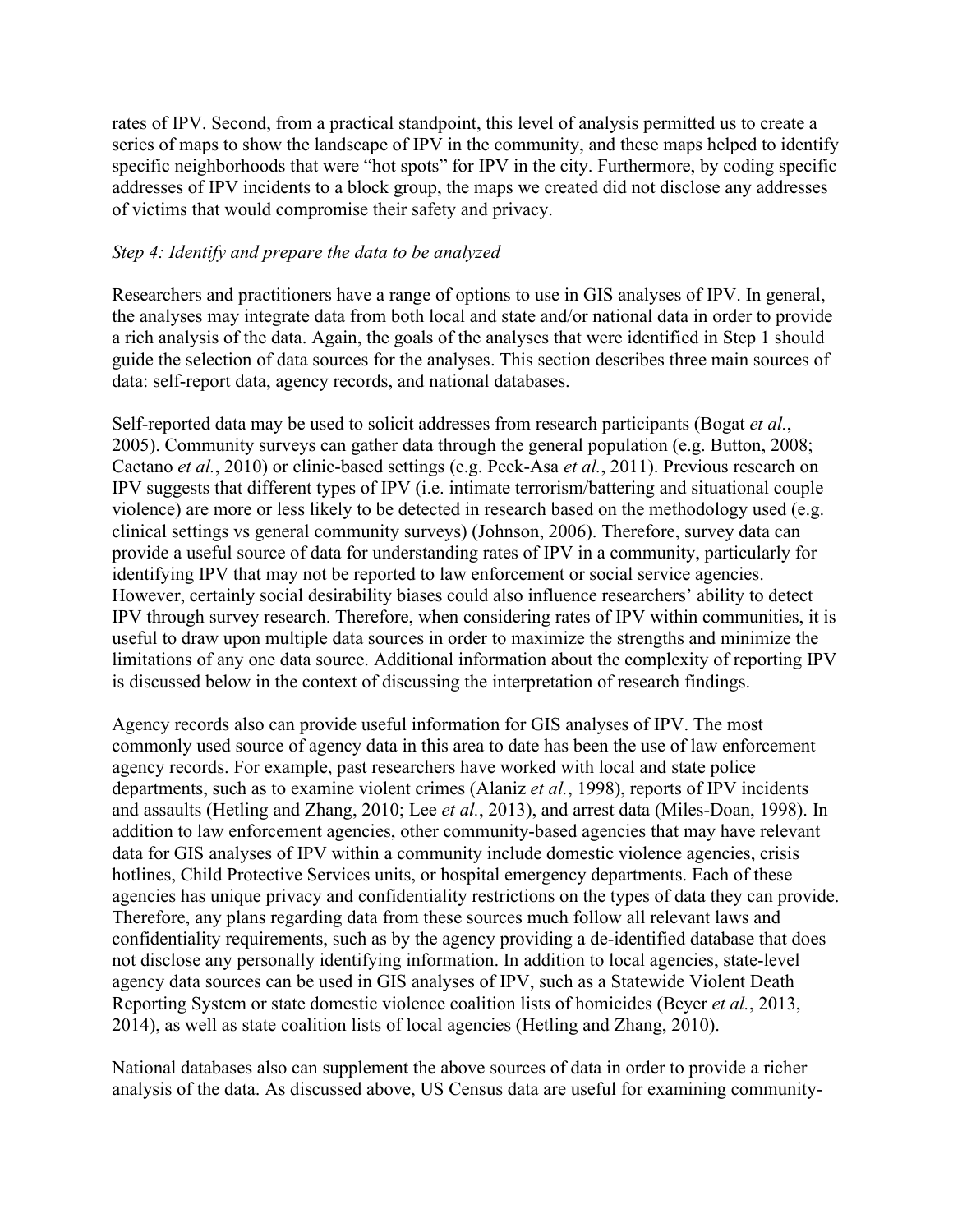level variables (Benson *et al.*, 2003; Beyer *et al.*, 2013; Button, 2008; Caetano *et al.*, 2010; DeMaris *et al.*, 2003; Golden *et al.*, 2013; Hetling and Zhang, 2010; Kiss *et al.*, 2012; Triplett *et al.*, 2013), such as neighborhood rates of poverty, divorce, immigrant populations, and the proportion of adults in the labor force in professional/managerial occupations (Alaniz *et al.*, 1998). Researchers also have drawn upon other national databases, such as the National Survey of Families and Households (DeMaris *et al.*, 2003; Van Wyk *et al.*, 2003), the Fragile Families and Child Wellbeing Study (Golden *et al.*, 2013), and the Spanish Demands of Security and Victimization Survey (Herrero and Gracia, 2005). Also, researchers interested in the links between IPV and substance use have used data from state ABC Boards, such as to identify alcohol outlets in various cities (Alaniz *et al.*, 1998).

Additional steps likely will be needed in order to prepare the available for geographic analyses. Data with geographic points of IPV incidents (e.g. police reports, 911 calls, and/or agency records) may need to be geocoded in order to be used for further GIS analyses (Alaniz *et al.*, 1998; Beyer *et al.*, 2013, 2014). Geocoding involves the assignment of geographic coordinates to postal addresses, place names, or descriptions of locations (Shah *et al.*, 2014). It is very similar to putting pins on a paper map. The geocoding process involves a geocoder that handles two sets of data: the address data that are to be located on the map, and the georeferenced database used to plot the address at its known location. The georeferenced database can be constructed using point, lines, or polygons and attributes with known addresses. For example, residential housing may be represented by points that mark the roof top of each home. If the desired address is matched, then a point will be placed exactly on the roof top. Street centerlines with address ranges also can be used to interpolate individual addresses along a road, such as by coding a specific address to the middle of a line segment representing the street on which it is located. Similarly, polygons can be used to geocode. If the desired address is geocoded by ZIP code, then the location is placed within the matched polygon, usually the centroid. The geocoder iterates the process for all addresses and produces a score to indicate the strength of the match.

*Illustration of step 4.* The primary source of data used in our research was a database of domestic violence reports to the city Police Department. The database was extensive, and it included a vast amount of information about each report, including the incident address, the date and time of the incident, criminal charges that were filed, and whether a weapon was used. To supplement this data, additional local data used included a record of 911 calls during the same time-frame. These local data were geocoded in order to permit the GIS analyses. In addition to the local data, US Census data at the block group level were used to further explore the social and demographic characteristics of the neighborhoods identified as "hot spots" for IPV.

## *Step 5: Plan and carry out the GIS analysis*

Data for analysis in GIS are structured and stored in a digital format through two common data models. The first type is called the vector data model. The vector data model is used to store data that represent discrete features using points, lines, and polygons, such as cities, rivers, and county borders. The second type is called the raster data model. The raster data model is used to store data for phenomena that occur continuously such as elevation or temperature. Together, these two data models provide the foundation for a geospatial database that can be examined through geographic analysis.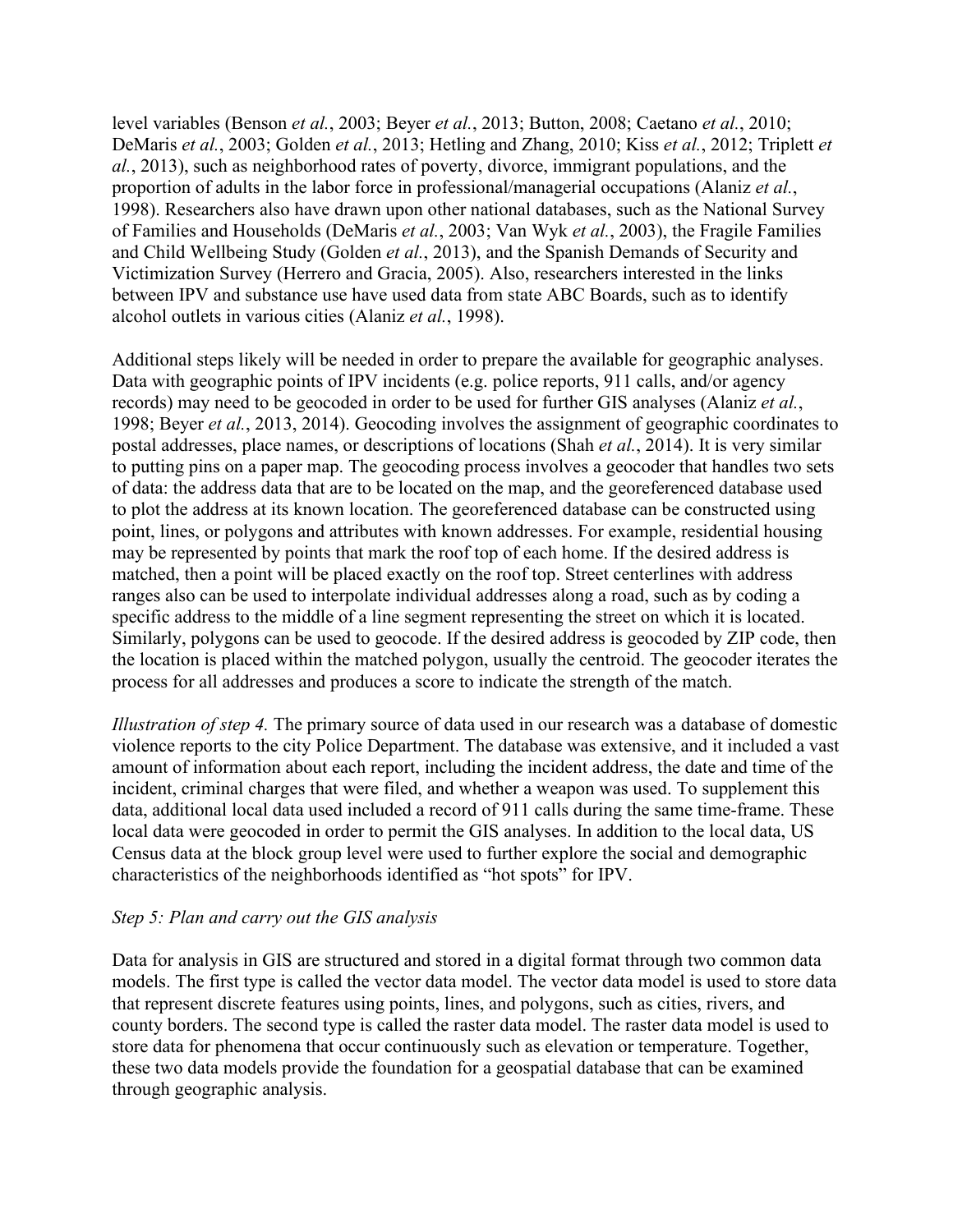The analysis of IPV using GIS involves several steps to address a series of questions. The first questions to consider are where do the incidents occur, and where are the highest incidence rates? Answering these questions involves two steps: obtaining the locational data, and performing an analysis to determine the relative frequency. Following the geocoding of the data, the Optimal Hotspot Analysis (OPA) method is the preferred approach for mapping IPV incidents, because it normalizes the size of the units of analysis based on the number of reported crimes, and therefore it produces a statistically valid representation of hot spots in the targeted geographic area. Once the hot spots have been identified, another question arises: what are the characteristics of the households that fall within a hot spot or a cold spot? These questions can be answered by obtaining attributes of Census block groups, overlaying them, and performing queries that extracts Census data at the hot/cold spot locations.

There are numerous types of GIS software. Some are freely available, while others require a licensing fee. GIS software is often placed into categories based upon their purpose. These categories include desktop, web mapping, server, virtual globes, developer, and hand-held devices. Significant and well-established commercial GIS software vendors include ESRI Inc., Autodesk, Bentley, and Intergraph Inc. The capability of the GIS software produced by each vendor varies in terms of functionality and architecture, although technology advances have minimized these differences. Open-source GIS software is also readily available, including gvSIG for desktop mapping and GIS, GeoDa for spatial analysis and visualization, and PostGIS for storing data. Most open-source GIS software programs offer base functionality and some analytical capabilities, although additional enhancements can be obtained from software developers from around the world, who share their geographic information and software via the Open Geospatial Consortium, which is a software development organization that encourages and promotes standards for GIS development and data sharing.

*Illustration of step 5.* We obtained the geographic coordinates for all reported domestic violence occurrences (i.e. all reports that were noted by the Police Department to have involved domestic incidents) in the city from the Police Department. The data were geocoded using a composite address geocoder, which was built to include both point (actual addresses as points), lines (street address ranges), and polygons as the underlying matching geometry. The preferred location, in this case, was the address point, but if an unsatisfactory match occurred, the geocoder moved to consider the other geometry in order of preference (points first, lines second, and polygons last). Once domestic violence incidents were plotted, an OPA was implemented to identify the regions where the highest incidence of IPV occurred. Once hot spots were identified, additional analyses were conducted using Census data to examine the social and demographic characteristics of the block groups identified as hot spots for IPV.

#### *Step 6: Explore additional questions that emerge from the initial analyses*

As the GIS analysis approach is likely to be new to many researchers and practitioners in the IPV field, the initial findings of the analyses will likely lead to further questions. There are many possible applications of a geographic understanding of IPV, such as for practice, policy, research, and prevention. In addition, a geographic analysis of IPV is a dynamic process examining an ever-changing phenomenon. Maps are really only a snapshot of a single point-in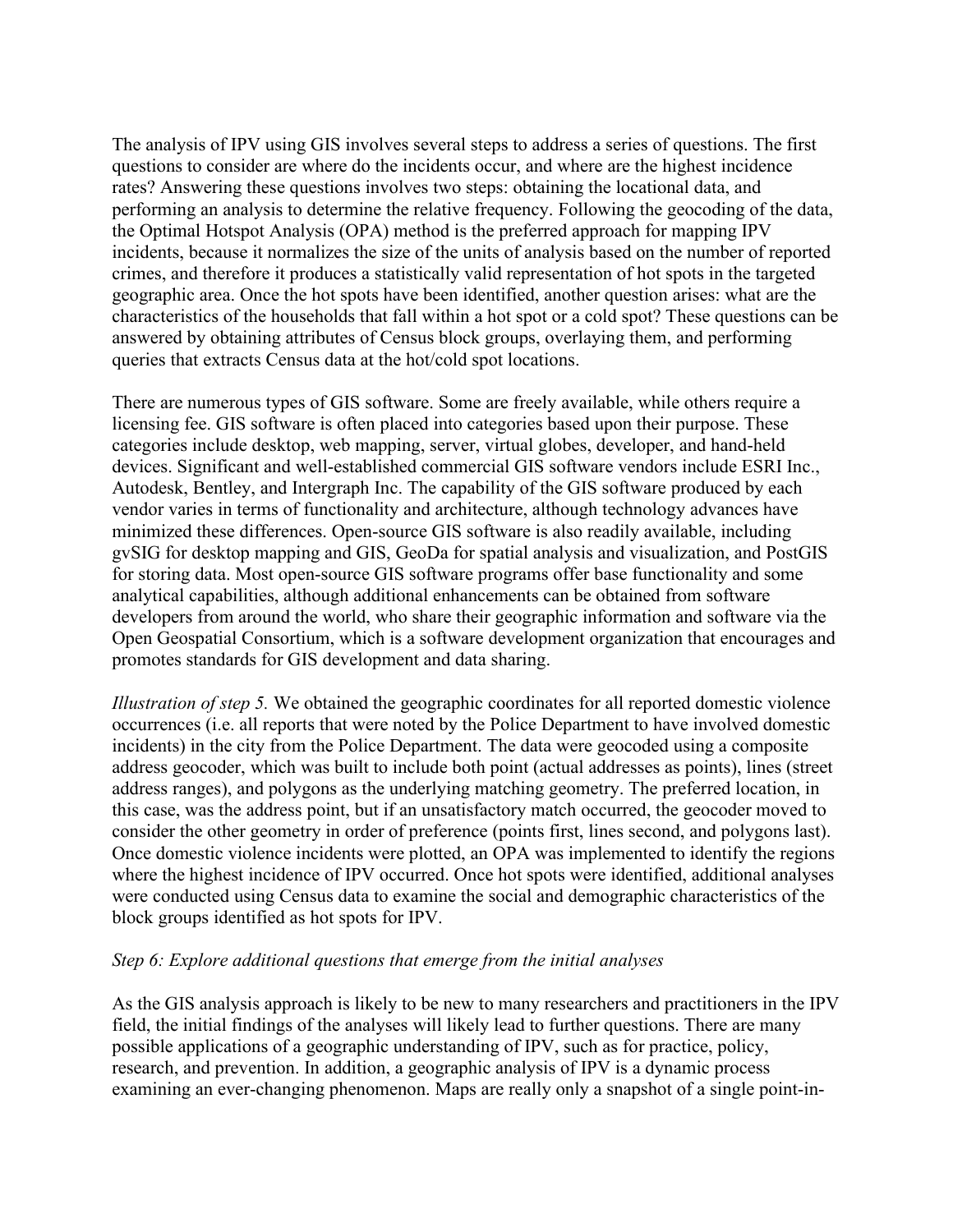time and can quickly become outdated, since services and rates of IPV may change over time (Coy *et al.*, 2011). In particular, the dissolution of a relationship due to IPV may result in one or both partners relocating (Fabricius and Braver, 2006). Therefore, an initial GIS analysis represents a single point-in-time description of IPV within a particular community, and therefore efforts should be made to maintain an ongoing analyses process that accounts for changes over time and new questions that emerge through both research and practice initiatives.

*Illustration of step 6.* Once we created the initial versions of the maps from the Police Department records to depict the spatial characteristics of IPV in the city, we held a meeting with our entire research team, as well as representatives from the local domestic violence service agency. At this meeting, we discussed the initial maps and, as a group, brainstormed additional questions that emerged from those maps. Several additional questions emerged, and the main focus of the subsequent questions was on gaining a more nuanced understanding of IPV in the city. Thus, additional maps were created that examined different time-frames (e.g. one year vs five years) and examined different types of crimes (e.g. simple assault and aggravated assault).

#### *Step 7. Interpret the findings with consideration of the dynamics of abusive relationships*

IPV involves complex relational dynamics and contextual influences, so it is important to address this complexity when interpreting maps resulting from GIS analyses (Coy *et al.*, 2011). Therefore, it is important to draw upon the expertise of researchers and practitioners who address IPV in the interpretation of a GIS analysis of IPV. The issue of reporting warrants special consideration in the interpretation of geographic analyses of IPV. Because a GIS analysis will include only IPV that has been reported in some way – whether that is in a community survey, through a police report, or by a victim seeking help from an agency – it is essential to ensure consideration of the challenges associated with reporting IPV. The most important consideration is to remember that reported IPV likely does not fully reflect actual IPV occurring in communities. In particular, there are several possible reasons that IPV may be more likely to be reported in more socioeconomically disadvantaged communities. First, people who live in lowerincome neighborhoods may be more inclined toward violence (Benson *et al.*, 2003). Second, the economic stress associated with poverty may contribute to greater tension in couple relationships, and this stress could serve as a trigger for violence (Benson *et al.*, 2003).

Third, it is possible that rates of IPV are the same across neighborhoods, regardless of socioeconomic status, but that IPV is reported more frequently within lower-income neighborhoods (Benson *et al.*, 2003). Higher reporting may result from a number of factors (Benson *et al.*, 2003). First, the closer proximity of neighbors to one another may increase the likelihood that others will hear the violence. For example, a neighbor is more likely to hear IPV in an apartment with thin walls, compared with a neighborhood in which homes are made of brick and set apart from one another. Second, people in lower-income areas may have a higher presence of police for other reasons (e.g. other crimes) and therefore may be more likely to call law enforcement and other agencies for help. Third, people in higher-income communities may perceive more potential losses for reporting IPV, including public embarrassment and economic risks, such as if they believe that calling law enforcement will lead to lost employment.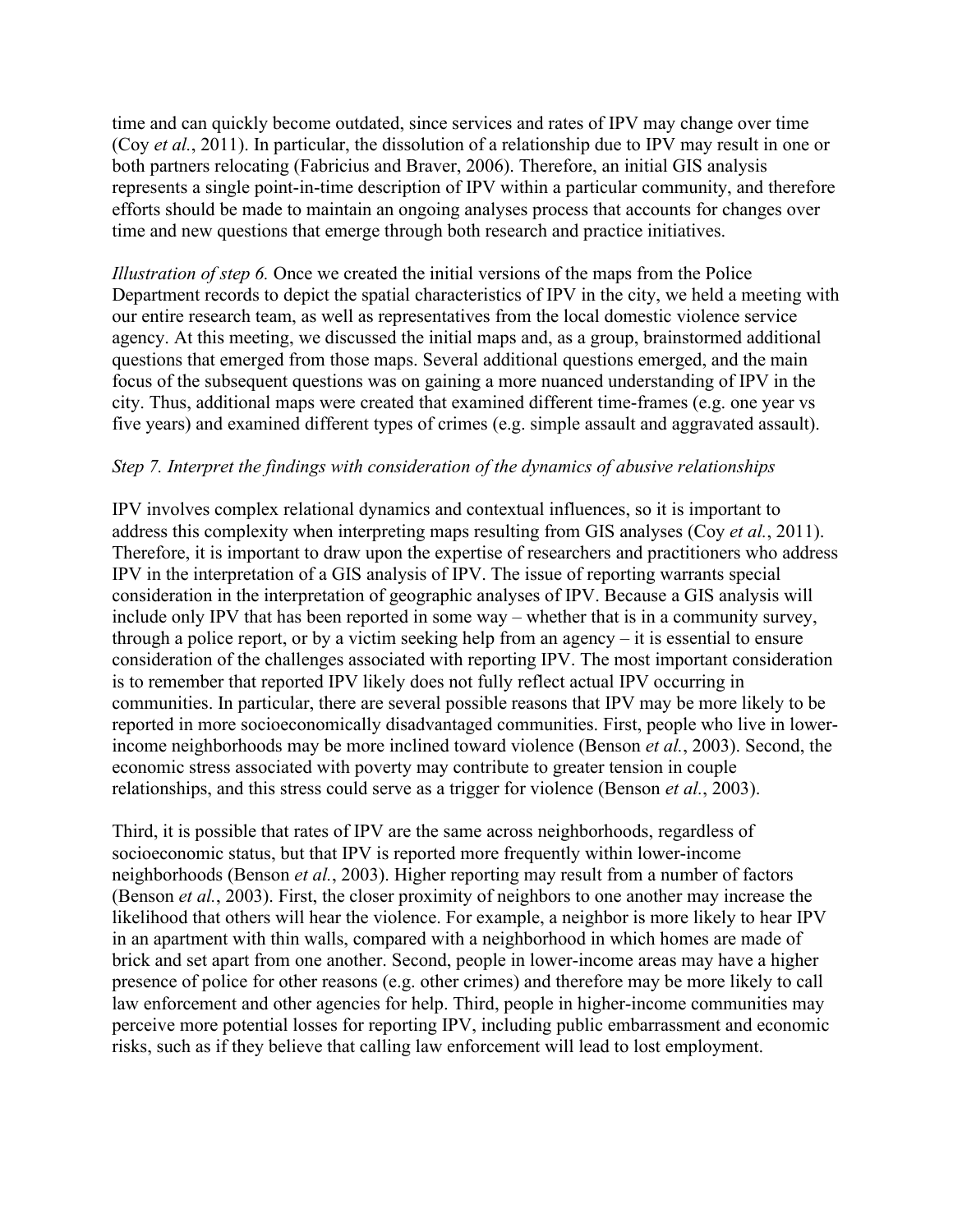Considering the dynamics of reporting abuse in the interpretation of GIS analyses of IPV is especially important when using the findings for community education and prevention. For example, a map of IPV-related reports to local law enforcement agencies that shows that IPV is most prevalent in lower-income neighborhoods, without providing contextual information about reporting and IPV, could inadvertently reinforce stereotypes that IPV occurs only in certain groups. This unintended message could serve to further marginalize victims of IPV who live in other communities, such as by making them less likely to seek help or recognize abuse in their relationships because they believe IPV does not occur in their community. Thus, we recommend that the results of GIS analyses of IPV be interpreted with extreme caution and sensitivity to the dynamics of IPV, as well as to the unique challenges associated with IPV reporting.

*Illustration of step 7.* Because our work relied primarily upon records from a Police Department, we discussed the complexities of reporting IPV to law enforcement from the outset of our work. Although the resulting maps did show higher concentrations of IPV in more economically disadvantaged sections of the city, the maps also revealed that there were virtually no sections of the city that were free of IPV. Furthermore, although some of the IPV hot spots were identified in more socioeconomically disadvantaged areas, some other hot spots did not fit this pattern. As such, this provided additional opportunities for further exploring the data in order to understand the neighborhood characteristics that were related most closely to IPV reports.

## *Step 8. Determine how the findings of the analyses will be used and disseminated*

The findings from a GIS analysis of IPV have many potentially useful implications for research, practice, and public policy. As such, an important final step of the analysis is to determine how and to whom the findings will be disseminated. As part of planning the dissemination of the findings, safety implications must be addressed. For example, in general, it would not be safe to publicly release a map that identifies the addresses of the residents of victims of IPV. This is a violation of their privacy, and it also potentially alerts perpetrators to the locations of their victims. Likewise, the locations of shelters and other similar organizations with undisclosed addresses should never be released, as this can place victims' lives at risk. Disseminating maps that use a higher level of identification than addresses (e.g. census block groups or zip codes) is one possible approach. Other researchers have removed identifying information in their analyses as a protection for victims' confidentiality (e.g. Bogat *et al.*, 2005).

There are several possible dissemination strategies for the results of a GIS analysis of IPV. Results may be disseminated internally, such as for planning purposes within a local agency. In addition, results may be disseminated at a community level, such as through the media or in outreach programs. For example, a local training for teachers and counselors in local schools may include a map to depict rates of IPV within the local community. Also, the results may hold value for broader dissemination, such as through scholarly peer-reviewed journal articles, professional conference presentations, and via social media (e.g. blogging). Overall, dissemination plans should be aligned with the initial goals of the analyses and designed to reach the populations that would most benefit from the information resulting from the analyses.

*Illustration of step 8.* Our team's dissemination strategy is focussed primarily upon internal dissemination and scholarly research dissemination. Internally, the maps and results of the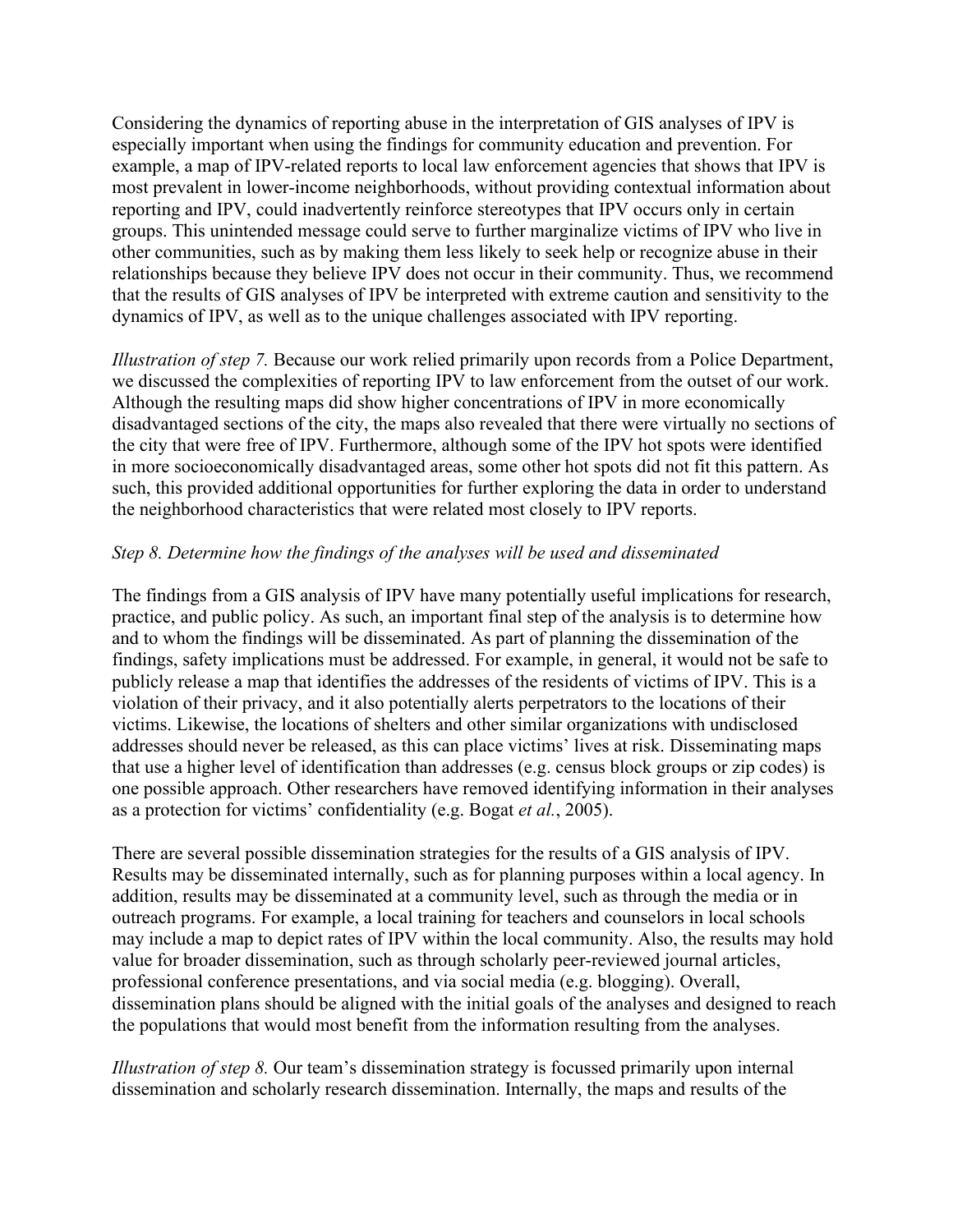analyses were disseminated to key personnel in the organizations represented by the members of the research team. This information is intended to be used to enhance local law enforcement and social service delivery to strengthen the community's response to IPV. In addition, the results of our analyses will be reported in scholarly, peer-reviewed articles.

# **Conclusion**

GIS analyses hold promise for strengthening communities' understanding of and responses to IPV. A geographic analysis of IPV provides a process for examining both the spatial and demographic characteristics of people and communities who experience IPV. Two theoretical frameworks – social disorganization theory and social contagion theory – offer frameworks for conceptualizing these analyses and interpreting the results, and there is extensive research that demonstrates the value of considering neighborhood influences on IPV. This paper outlined an eight-step process through which researchers and practitioners can collaborate with GIS experts to examine geographic influences on IPV in local communities. A geographic analysis lens for understanding IPV offers opportunities for strengthening community response systems by using geographic information to help plan and implement community-based strategies to better understand and plan preventive and responsive interventions that address IPV.

## **References**

Alaniz, M.L., Cartmill, R.S. and Parker, R.N. (1998), "Immigrants and violence: the importance of neighborhood context", Hispanic Journal of Behavioral Sciences, Vol. 20 No. 2, pp. 155-74.

Benson, M.L., Fox, G.L., DeMaris, A. and Van Wyk, J. (2003), "Neighborhood disadvantage, individual economic distress, and violence against women in intimate relationships", Journal of Quantitative Criminology, Vol. 19 No. 3, pp. 207-35.

Beyer, K., Wallis, A.B. and Hamberger, L.K. (2015), "Neighborhood environment and intimate partner violence: a systematic review", Trauma, Violence & Abuse, Vol. 16 No. 1, pp. 16-47. doi: 10.1177/1524838013515758.

Beyer, K.M.M., Layde, P.M., Hamberger, L.K. and Laud, P.W. (2013), "Characteristics of the residential neighborhood environment differentiate intimate partner femicide in urban versus rural settings", The Journal of Rural Health, Vol. 29 No. 3, pp. 281-93.

Beyer, K.M.M., Layde, P.M., Hamberger, L.K. and Laud, P.W. (2014), "Does neighborhood environment differentiate intimate partner femicides from other femicides?", Violence Against Women, Vol. 21 No. 1, pp. 49-64. doi: 10.1177/1077801214564075.

Black, M.C., Basile, K.C., Breiding, M.J., Smith, S.G., Walters, M.L., Chen, J. and Stevens, M.R. (2011), The National Intimate Partner and Sexual Violence Survey (NISVS): 2010 Summary Report, National Center for Injury Prevention and Control, Centers for Disease Control and Prevention, Atlanta, GA, available at:

[www.cdc.gov/violenceprevention/pdf/nisvs\\_executive\\_summary-a.pdf](http://www.cdc.gov/violenceprevention/pdf/nisvs_executive_summary-a.pdf) (accessed June 24, 2015).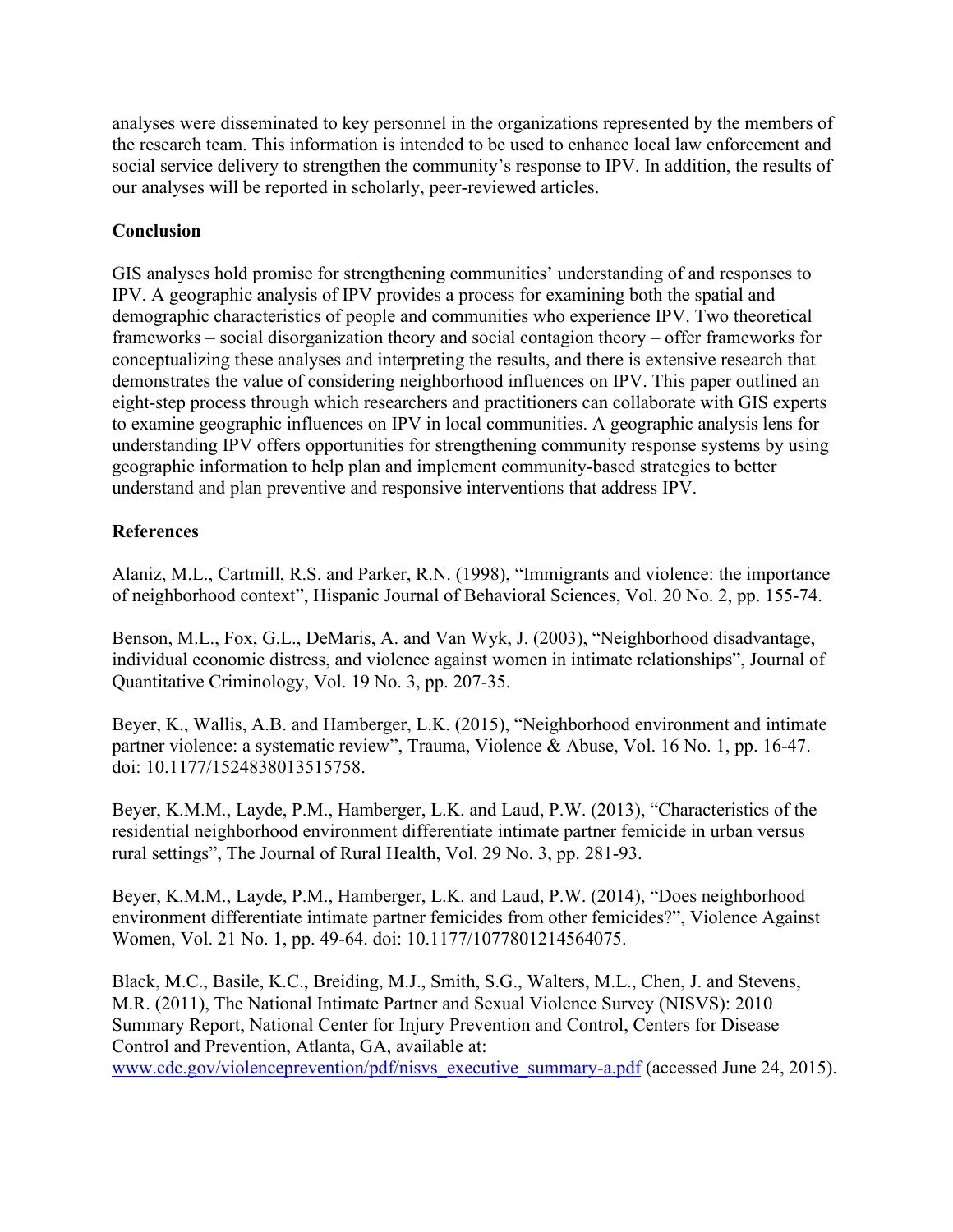Bogat, G.A., Leahy, K., von Eye, A., Maxwell, C., Levendosky, A.A. and Davidson, W.S. (2005), "The influence of community violence on the functioning of women experiencing domestic violence", American Journal of Community Psychology, Vol. 36 Nos 1-2, pp. 123-32. doi: 10.1007/s10464-005-6237-2.

Bosch, K. and Schumm, W.R. (2004), "Accessibility to resources: helping rural women in abusive partner relationships become free from abuse", Journal of Sex & Marital Therapy, Vol. 30 No. 5, pp. 357-70. doi: 10.1080/00926230490465118.

Button, D.M. (2008), "Social disadvantage and family violence: neighborhood effects on attitudes about intimate partner violence and corporal punishment", American Journal of Criminal Justice, Vol. 33 No. 1, pp. 130-47.

Caetano, R., Ramisetty-Mikler, S. and Harris, T.R. (2010), "Neighborhood characteristics as predictors of male to female and female to male partner violence", Journal of Interpersonal Violence, Vol. 25 No. 11, pp. 1986-2009. doi: 10.1177/0886260509354497.

Chauhan, P., Reppucci, N.D. and Turkheimer, E.N. (2009), "Racial differences in the associations of neighborhood disadvantage, exposure to violence, and criminal recidivism among female juvenile offenders", Behavioral Sciences and the Law, Vol. 27 No. 4, pp. 531-52. doi:10.1002/bsl.868.

Coy, M., Kelly, L., Foord, J. and Bowstead, J. (2011), "Roads to nowhere? Mapping violence against women services", Violence Against Women, Vol. 17 No. 3, pp. 404-25. doi:10.1177/1077801211398637.

DeMaris, A., Benson, M.L., Fox, G.L., Hill, T. and Van Wyk, J. (2003), "Distal and proximal factors in domestic violence: a test of an integrated model", Journal of Marriage and Family, Vol. 65 No. 3, pp. 652-67.

Dimah, K.P. and Dimah, A. (2004), "Elder abuse and neglect among rural and urban women", Journal of Elder Abuse & Neglect, Vol. 15 No. 1, pp. 75-93. doi: 10.1300/J084v15n01\_06.

Fabricius, W.V. and Braver, S.L. (2006), "Relocation, parent conflict, and domestic violence: independent risk factors for children of divorce", Journal of Child Custody, Vol. 3 Nos 3-4, pp. 7-27.

Felson, R.B. and Feld, S.L. (2009), "When a man hits a woman: moral evaluations and reporting violence to the police", Aggressive Behavior, Vol. 35, pp. 477-88. doi: 10.1002/ab.20323.

Golden, S.D., Perreria, K.M. and Durrance, C.P. (2013), "Troubled times, troubled relationships: how economic resources, gender beliefs, and neighborhood disadvantage influence intimate partner violence", Journal of Interpersonal Violence, Vol. 28 No. 10, pp. 2134-55. doi:10.1177/0886260512471083.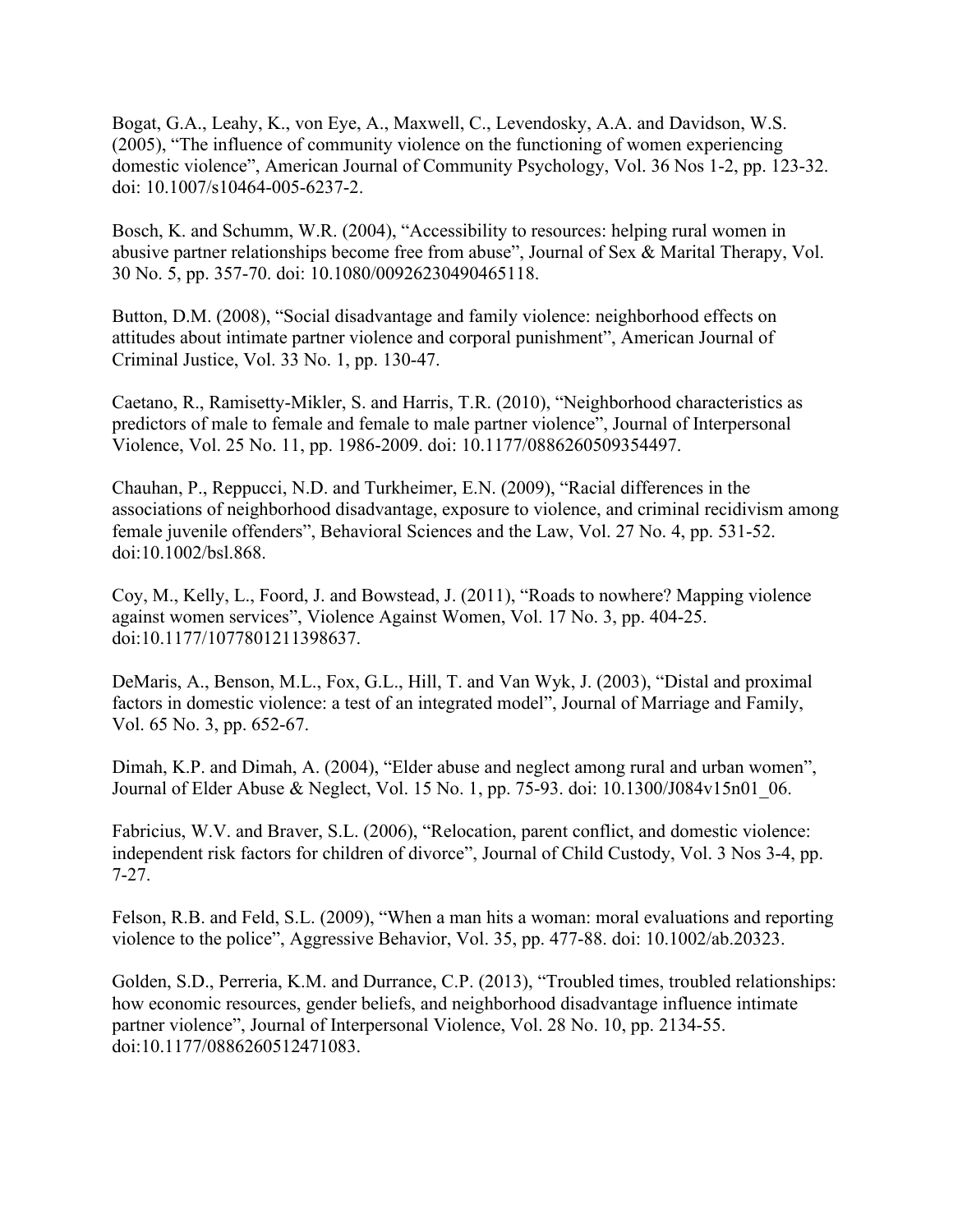Grossman, S.F., Hinkley, S., Kawalski, A. and Margrave, C. (2005), "Rural versus urban victims of violence: the interplay of race and region", Journal of Family Violence, Vol. 20 No. 2, pp. 71- 81. doi: 10.1007/s10896-005-3170-y.

Harris, G.T., Hilton, N.Z. and Rice, M.E. (2011), "Intimate partner violence by male perpetrators. Do attitude, relationship, and neighborhood variables add to antisociality?", Criminal Justice and Behavior, Vol. 38 No. 4, pp. 309-31. doi: 10.1177/0093854810397449.

Herrero, J. and Gracia, E. (2005), "Perceived frequency of domestic violence against women and neighborhood social disorder", Psychological Reports, Vol. 97 No. 3, pp. 712-6.

Hetling, A. and Zhang, H. (2010), "Domestic violence, poverty, and social services: does location matter?", Social Science Quarterly, Vol. 91 No. 5, pp. 1144-63. doi: 10.1111/j.1540- 6237.2010.00725.x.

Johnson, M.P. (2006), "Conflict and control: gender symmetry and asymmetry in domestic violence", Violence Against Women, Vol. 12 No. 11, pp. 1003-18. doi:10.1177/1077801206293328.

Kiss, L., Schraiber, L.B., Heise, L., Zimmerman, C., Gouveia, N. and Watts, C. (2012), "Genderbased violence and socioeconomic inequalities: does living in more deprived neighborhoods increase women's risk of intimate partner violence?", Social Science & Medicine, Vol. 74 No. 4, pp. 1172-9.

Lee, J., Zhang, Y. and Hoover, L.T. (2013), "Profiling weapon use in domestic violence: multilevel analysis of situational and neighborhood factors", Victims and Offenders, Vol. 8 No. 2, pp. 164-84. doi: 10.1080/15564886.2012.749123.

Miles-Doan, R. (1998), "Violence between spouses and intimates: does neighborhood context matter?", Social Forces, Vol. 77 No. 2, pp. 623-45. doi: 10.1093/sf/77.2.623.

Murray, C.E., Smith, P.H. and Avent, J.R. (2010), "Solutions to the research-practice gap in domestic violence: a modified Delphi study with domestic violence coalition leaders", Journal of Aggression, Maltreatment, & Trauma, Vol. 19 No. 4, pp. 424-99. doi:10.1080/10926771003781354.

O'Campo, P., Burke, J., Peak, G.L., McDonnell and Gielen, A.C. (2005), "Uncovering neighbourhood influences in intimate partner violence using concept mapping", Journal of Epidemiology and Community Health, Vol. 59 No. 7, pp. 603-8. doi: 10.1136/jech.2004.027227.

Peek-Asa, C., Wallis, A., Harland, K., Beyer, K., Dickley, P. and Saftlas, A. (2011), "Rural disparity in domestic violence prevalence and access to resources", Journal of Women's Health, Vol. 20 No. 11, pp. 1743-49. doi: 10.1089/jwh.2011.2891.